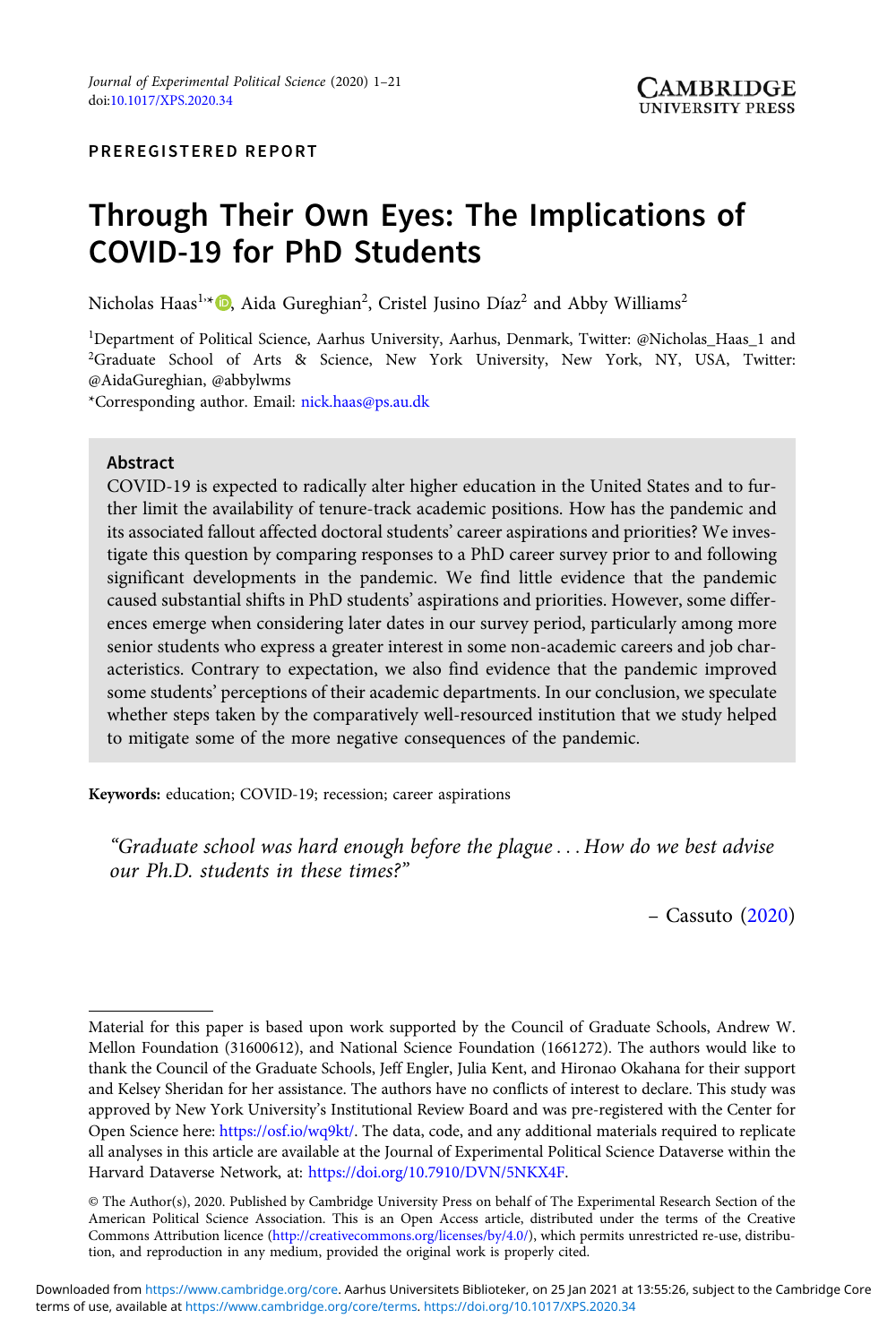#### 2 N. Haas et al.

"Covid-19 is, in my view, an extinction event."

# Introduction

The coronavirus disease pandemic (COVID-19) is expected to dramatically change higher education in the United States, and not for the better (Greenblatt [2020;](#page-19-0) Hartocollis [2020;](#page-19-0) Kelsky [2020](#page-19-0)). Universities are projecting severe budget shortfalls and many have instituted hiring freezes and furloughs, leading some commentators to conclude that negative effects from COVID-19 will exceed those of the 2008 or even 1930s recessions (Carlson [2020](#page-19-0)a; Greenblatt [2020;](#page-19-0) Kelsky [2020\)](#page-19-0). While the economic fallout from COVID-19 has exacerbated problems with an alreadyprecarious job market, for many students the crisis has upended their expectations for post-graduate employment opportunities (Carlson [2020](#page-19-0)b; Cassuto [2020;](#page-19-0) Kelsky [2020\)](#page-19-0). In accordance with these developments, many are pressing universities to take concrete steps to prepare students for an altered post-pandemic reality, with some arguing that the current crisis should hasten investments in existing efforts such as greater preparation for non-academic careers (Carlson [2020b](#page-19-0); Cassuto [2020;](#page-19-0) Wood [2020\)](#page-20-0).

In this paper, we use an original survey to investigate how COVID-19 affected current 2nd and 5th year PhD students' career aspirations, perceived career preparation and support, and professional development. As part of a larger study supported by the Council of Graduate Schools, we had already started surveying 2nd and 5th year PhD students from a comparatively well-resourced, large East Coast university prior to news breaking of COVID-19 and its impact on the academic job market.<sup>1</sup> To facilitate causal inference, we exploit the as-if random timing (with respect to an individual's likelihood of completing the survey) of the introduction of this news to evaluate the effects of COVID-19 on PhD students' aspirations and perceptions by using an interrupted time series design.<sup>2</sup> We do so by comparing survey responses prior to and following the breaking of COVID-19 news. Because the survey was in its 3rd year of operation, we are able to use data from the previous year's survey to rule out alternative explanations and potential challenges to inference – for instance, that our study is picking up changes caused by COVID-19 to the survey sample, as opposed to survey responses.

Our study promises to increase our understanding of the consequences of COVID-19, as well as possible policy responses that might limit its damage. Obtaining insights into the effects of COVID-19 on PhD students' aspirations and priorities could be critical to informing universities' efforts to effectively meet students' evolving needs and protect their mental health and economic well-being (Foley [2020](#page-19-0); Ortega and Kent [2018](#page-19-0); Reithmeier et al. [2019](#page-19-0); Sauermann and Roach [2012;](#page-19-0) Woolston [2017](#page-20-0); Zahneis [2020](#page-20-0)). It could also provide important information to prospective students considering whether to pursue doctoral education in a postpandemic world (Sauermann and Roach [2012](#page-19-0)). Determining whether, and among

<sup>&</sup>lt;sup>1</sup>See <https://cgsnet.org/understanding-career-pathways> for more on the larger study.

<sup>&</sup>lt;sup>2</sup>See Blais et al. [\(2020\)](#page-19-0) for a similar approach.

terms of use, available at [https://www.cambridge.org/core/terms.](https://www.cambridge.org/core/terms) <https://doi.org/10.1017/XPS.2020.34> Downloaded from [https://www.cambridge.org/core.](https://www.cambridge.org/core) Aarhus Universitets Biblioteker, on 25 Jan 2021 at 13:55:26, subject to the Cambridge Core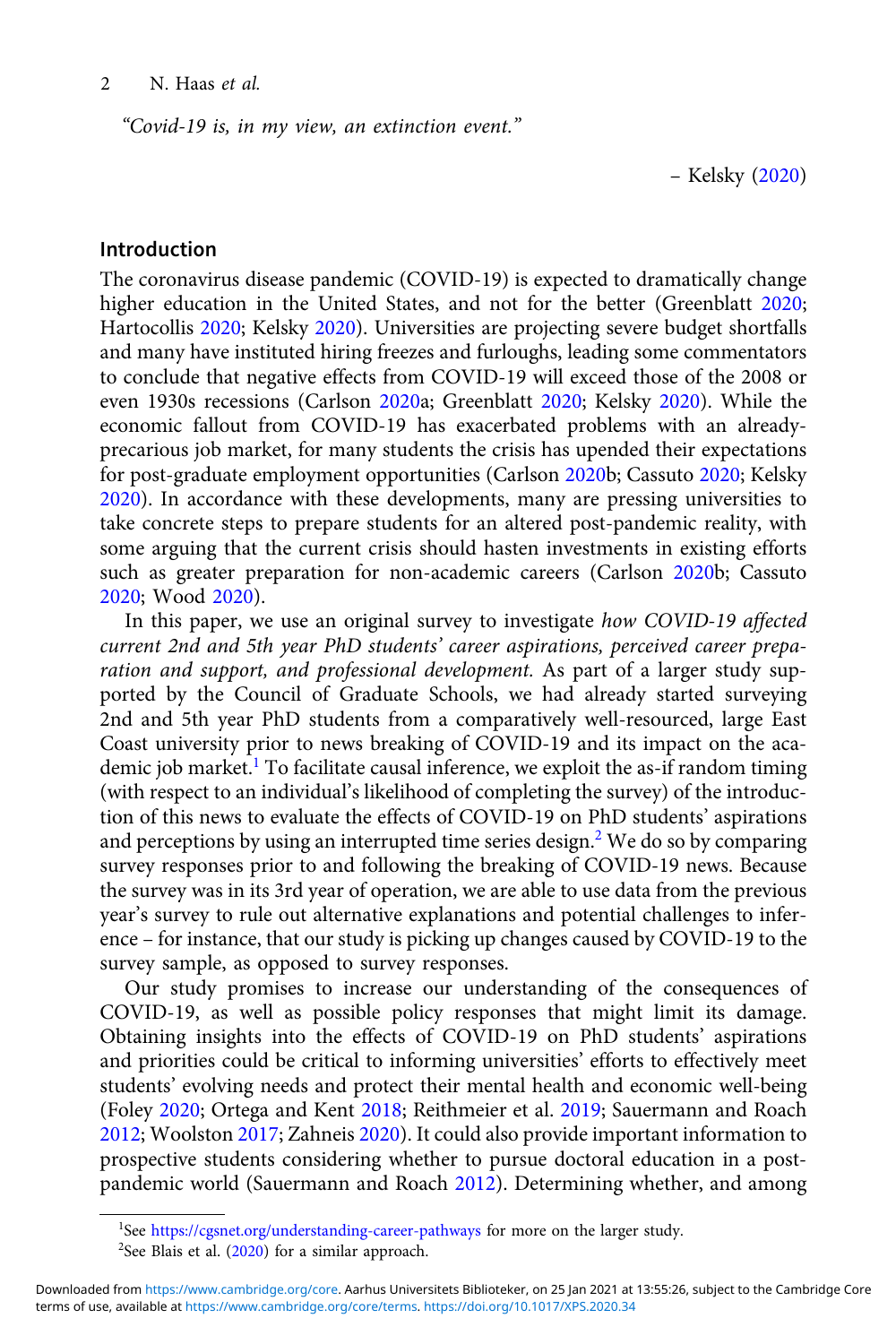whom, preferences are changing due to the pandemic could also shed light on whether educators and administrators should anticipate a widening of the gap between desired and available academic positions, in general and in particular for disadvantaged groups (Sauermann and Roach [2012;](#page-19-0) Zahneis [2020\)](#page-20-0).

Our study also makes a number of contributions to the extant literature. Although in recent years there has been growing interest in studying the career paths of PhD alumni (Reithmeier et al. [2019\)](#page-19-0), there exists very little original data on and understanding of the career paths of current PhD students (Roach and Sauermann [2017](#page-19-0); Sauermann and Roach [2012\)](#page-19-0). However, understanding current students' opinions – and, critically, how those opinions evolve over the course of one's doctoral studies – can provide important insights into what shapes career aspirations and how graduate programs are performing. Our study also extends existing studies conducted only with current Science, Technology, Engineering, and Mathematics (STEM) students (Roach and Sauermann [2017](#page-19-0); Sauermann and Roach [2012](#page-19-0)), many of whom face a very different job market than do non-STEM students, by surveying students from both non-STEM and STEM fields. And our study advances a literature on how recessions affect college *major choice* among college students by considering how a negative job market shock affects a wider range of outcomes, from *aspirations* to *priorities* to *program satisfaction*, among PhD students of different years (Ersoy [2019](#page-19-0); Liu Sun and Winters [2019](#page-19-0); Shu [2016](#page-19-0)).

#### Literature review

In recent years, a number of scholars have sought to address the dearth of data on PhD career pathways, primarily through studies of PhD alumni or of current PhD students in STEM fields (Ortega and Kent [2018;](#page-19-0) Reithmeier et al. [2019;](#page-19-0) Roach and Sauermann [2017](#page-19-0); Sauermann and Roach [2012](#page-19-0)). Reithmeier et al. [\(2019\)](#page-19-0) collected publicly-available data on employment outcomes for all doctorate graduates from the University of Toronto for the period 2000–2015. The authors find that an increasing number of graduates are employed in non-academic careers, and they call for changes to an "outmoded" graduate education apprenticeship model and a greater acceptance and encouragement of a diversity of non-academic careers (Reithmeier et al. [2019,](#page-19-0) p.10).

Sauermann and Roach [\(2012](#page-19-0)) and Roach and Sauermann ([2017\)](#page-19-0) conduct two surveys of current STEM PhD students. Sauermann and Roach ([2012](#page-19-0)) find that PhD student demand for academic careers outstrips supply, that academic departments and advisors are not perceived as encouraging of non-academic careers, and that students become more interested in non-academic careers, and less interested in academic careers, over the course of their studies. A follow-up study indicates that decreasing interest in an academic career is driven by a perceived mismatch between job preferences and academic positions, as opposed to poor job availability (Roach and Sauermann [2017\)](#page-19-0). Woolston [\(2017](#page-20-0)) finds that many PhD students are desirous of academic positions, but that career uncertainty and stresses have led to widespread mental health issues. These studies echo Reithmeier et al. [\(2019](#page-19-0)) by calling for sweeping changes to graduate education.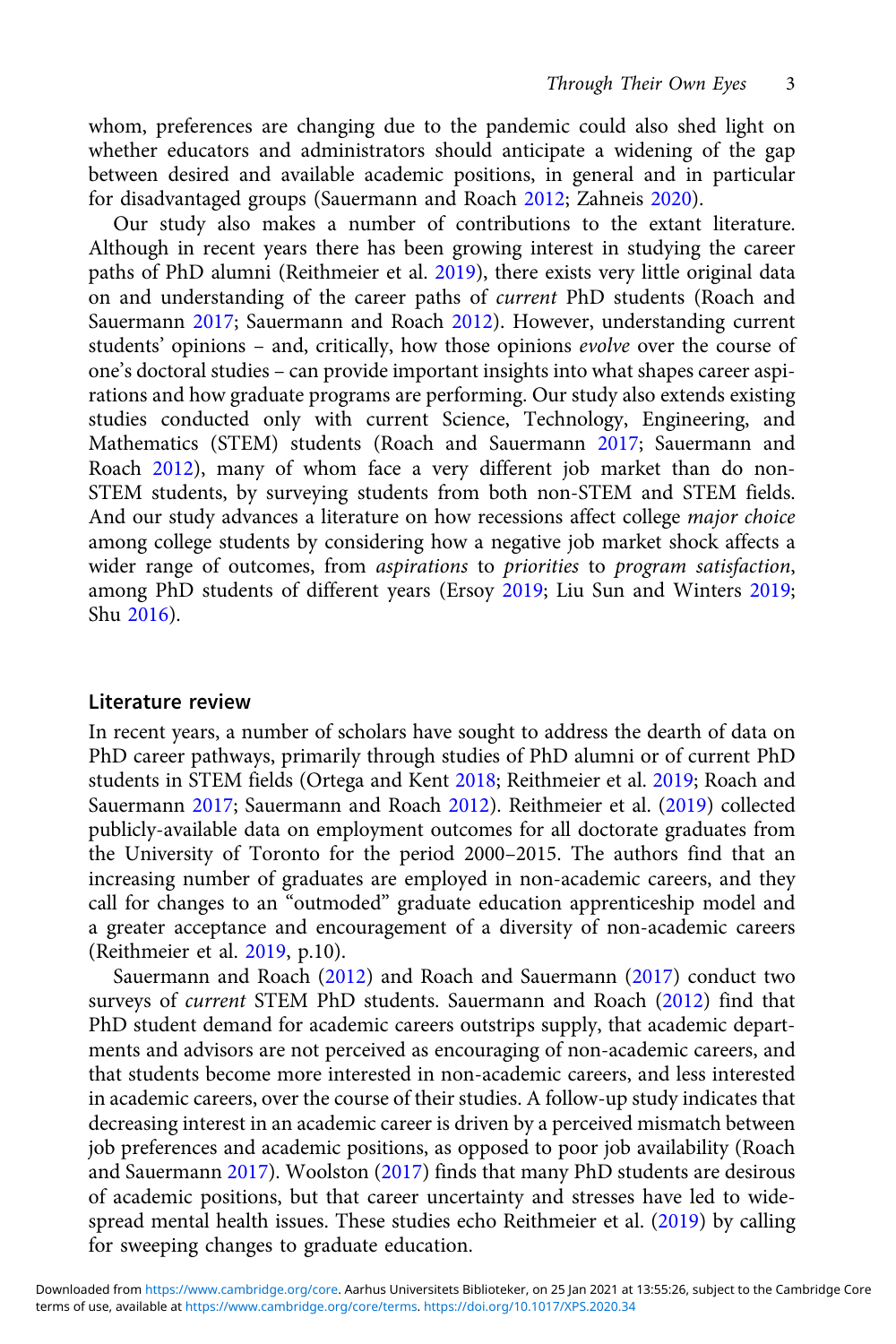#### 4 N. Haas et al.

Our project also speaks more broadly to studies on how recessions affect career choice, the majority of which have used undergraduate students' college major decisions as a proxy for choice. These studies indicate that students respond strategically to recessions. Ersoy [\(2019\)](#page-19-0) finds that the 2008 Great Recession resulted in a shift away from recession-sensitive majors and toward recession-resistant majors. Liu Sun and Winters ([2019](#page-19-0)) similarly find that the 2008 recession led to greater registration of STEM majors, and a decline in business majors, and they document some stronger effects for white and Asian men. And Shu [\(2016\)](#page-19-0) finds that undergraduates who were first-year students during the 2008 recession and who had below-average academic credentials were more likely to major in STEM fields as opposed to management or economics, and to improve their academic performance.

# Theory and hypotheses

How should we expect PhD students to respond to the COVID-19 pandemic and its associated economic fallout? If PhD students respond strategically to the recession as studies indicate undergraduate students do, then we should expect them to invest more heavily in preparation for, and become more open to, non-academic careers as compared with academic careers (Ersoy [2019](#page-19-0); Liu Sun and Winters [2019;](#page-19-0) Shu  $2016$ .<sup>3</sup>

Hypothesis 1. COVID-19 will make PhD students more receptive to nonacademic careers, and will lead them to invest more heavily in non-academic skills.

Note that there are multiple reasons that such a shift could occur: notably, students could be driven to non-academic careers because the recession leads them to a) update downward on their chances of obtaining an academic job or b) adopt more risk-averse (salary, security) preferences for what they want from a post-graduate job.

Hypothesis 2. COVID-19 will make PhD students less optimistic about their chances of obtaining an academic position and/or more desirous of non-academic job characteristics that provide financial security.

While we pose the above hypotheses, we acknowledge that Roach and Sauermann [\(2017](#page-19-0)) find that declining interest in academic positions over the course of graduate study is caused by a mismatch in preferences, as opposed to perceived academic job availability. Should their results hold with our own data, then perceptions of a less robust job market might not lead to confirmation of Hypothesis 1 posed above – though a change in preferences still might. Indeed, Woolston ([2017](#page-20-0)) also finds that many students pursue academic positions despite knowledge of a difficult job market, which results in uncertainty and significant mental stress.

Hypothesis 3. COVID-19 will make PhD students more likely to report that they have difficulties managing stress, and to express greater uncertainty in the direction of their post-graduation career.

<sup>&</sup>lt;sup>3</sup>Although economic fallout from COVID-19 is expected to negatively impact many sectors, effects on higher education are anticipated to be particularly severe (Greenblatt, [2020](#page-19-0); Hartocollis, [2020](#page-19-0); Kelsky, [2020\)](#page-19-0).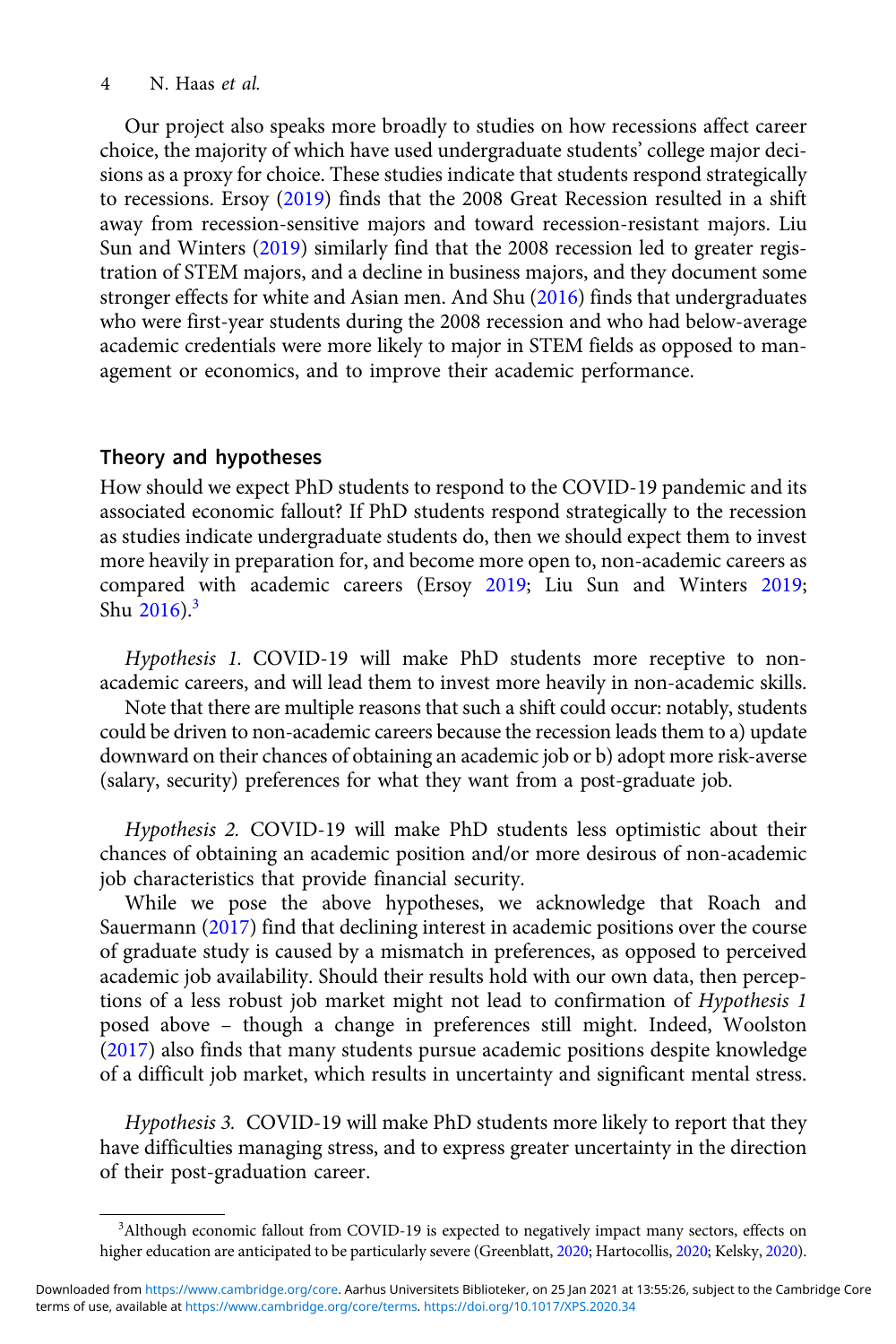Studies show that doctoral programs offer limited support for non-academic careers (Reithmeier et al. [2019](#page-19-0); Roach and Sauermann [2017;](#page-19-0) Sauermann and Roach [2012;](#page-19-0) Woolston [2017\)](#page-20-0). Should we find that COVID-19 is leading more students to consider non-academic careers, then we expect that this should lead to greater dissatisfaction with academic department performance regarding preparation and support for their post-graduate career.

Hypothesis 4. COVID-19 will lead PhD students to express greater dissatisfaction with their academic department's support and preparation for their desired post-graduate career.

Previous studies indicate that there may be reason to expect some heterogeneous effects. Sauermann and Roach [\(2012](#page-19-0)) and Roach and Sauermann ([2017](#page-19-0)) document declines in interest in academic careers over the course of doctoral studies. COVID-19 might hasten a decline in interest in academic jobs that some 2nd year students would have experienced later in the program; COVID-19 might have a lesser effect among 5th year students who had already decided to either pursue academia or not prior to COVID-19 news breaking. A greater effect among 2nd years would also be consistent with evidence that the 2008 recession changed college majors among undergraduates who were first-year students when the recession hit (Shu [2016\)](#page-19-0). On the other hand, a negative shock to the academic job market might be more salient among 5th years than among 2nd years, as 2nd years might feel relatively insulated from the pandemic's consequences and might expect a market recovery by the time they graduate. We propose the latter possibility, though we acknowledge both expectations.

Liu, Sun, and Winters ([2019\)](#page-19-0) find that the recession led to greater strategic shifts among men and white and Asian individuals. More advantaged groups may be more able to bear the costs of a weakened market and thus might be less affected by COVID-19. Alternatively, individuals from less advantaged groups may have already faced greater barriers to being in their current positions, and may thus be less swayed by market fluctuations. We follow evidence in Liu, Sun, and Winters [\(2019](#page-19-0)) in our formulation of the next hypothesis.

Hypothesis 5. COVID-19 effects detailed above will be greater among 5th year students, and among those from comparatively more advantaged social groups.

## Research design

Our spring 2020 survey with 2nd and 5th year PhD students was the third and final annual survey in a series coordinated by the Council of Graduate Schools and implemented across a number of doctoral institutions. The survey was first fielded on March 2, 2020, before the news of COVID-19 reaching the university's region or the anticipated impact of COVID-19 on the academic job market had broken, and concluded on May 15 (see Appendix Table C1 for a timeline of COVID-19 events). The survey was thus fielded prior to and following COVID-19 news being broken, and covered a period with significant fluctuation in recorded COVID-19 cases and deaths (see Figure [2](#page-7-0)).

To recruit participants, the survey team first obtained email addresses from the University's online management system for all currently enrolled 2nd and 5th year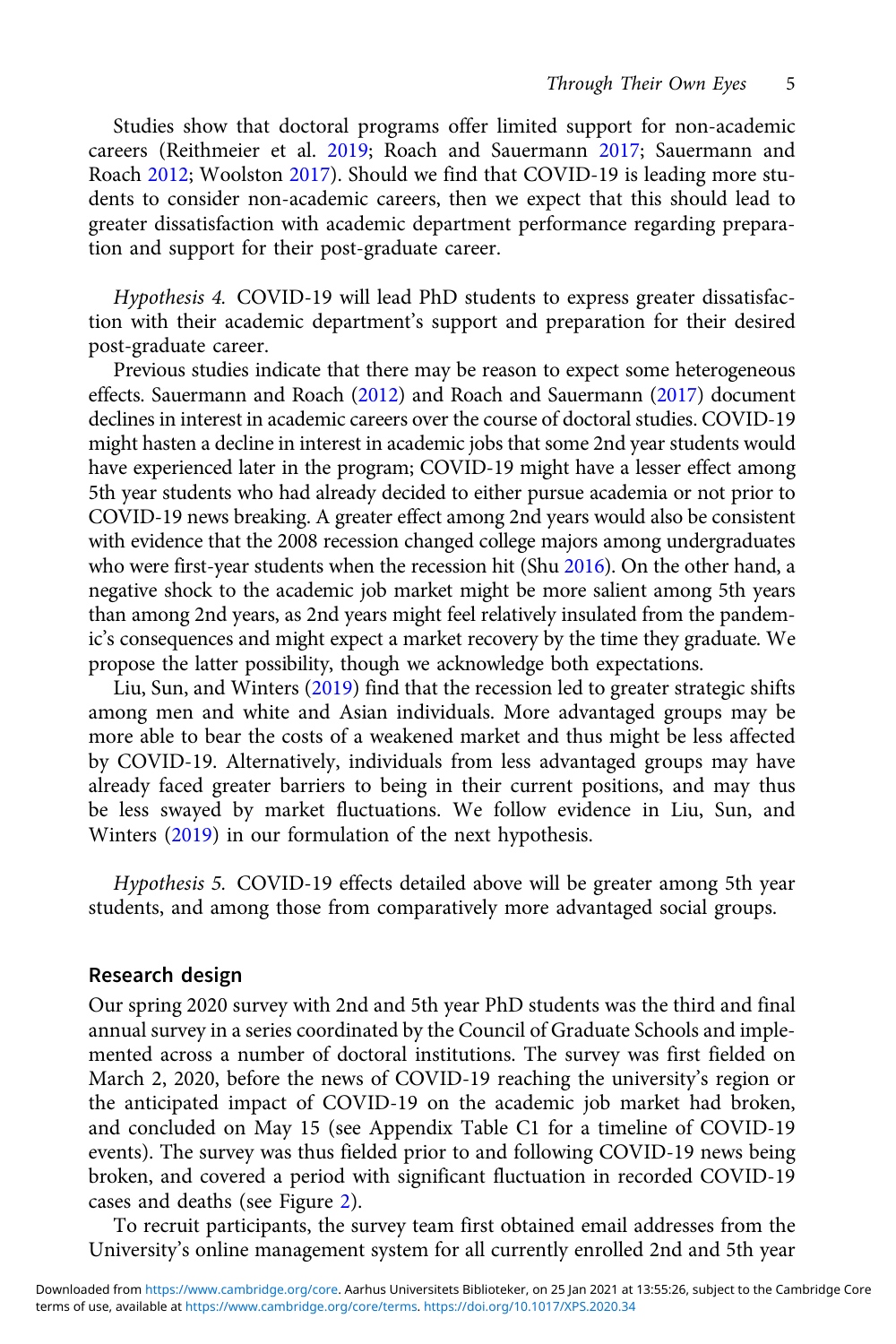<span id="page-5-0"></span>



NOTES: This figure displays the number of completed surveys (light grey bars, which correspond to the left y-axis) and the cumulative distribution of completed surveys as more surveys are completed (black line, which corresponds to the right y-axis) by the survey completion day. Vertical black dashed lines indicate COVID-19-relevant cutoff dates. On the x-axis, we only label dates on which survey reminders were sent out to participants (see footnote 5).

PhD students. Using a university alias, the research team then sent all students invitations to participate in the survey, followed by scheduled email reminders. $4,5$ Participation was voluntary and students' informed consent was elicited. Respondents were told that, should they wish to enter their information, they would receive a \$10 [Amazon.com](https://Amazon.com) gift card if they were among the first 200 respondents to complete the survey and claim the reward. Over 750 students received an initial invitation to complete the survey.

The questionnaire was programmed into Qualtrics survey software, included five sections that aimed to capture students' career aspirations, priorities, and professional development, and took approximately 10 minutes to complete. To increase the statistical power of our tests and to address concerns about multiple comparisons, we combine individual survey items into six indices using inverse covariance weighting (Anderson [2008](#page-19-0)). Indices were chosen to facilitate testing of stated hypotheses, and they measure interest in (1) academic and (2) non-academic careers, investment in (3) academic vs. (4) non-academic skills, and desire for (5) academic vs. (6) non-academic job characteristics. We supplement these indices with a few individual survey measures, such as reported satisfaction with academic department support and preparation

<sup>&</sup>lt;sup>4</sup>2% of students had opted out of receiving email blasts and were not contacted.

<sup>5</sup> Students received an initial invitation on March 2, with reminders on March 13, March 24, April 9, April 15, April 29, May 8, May 13, and May 15.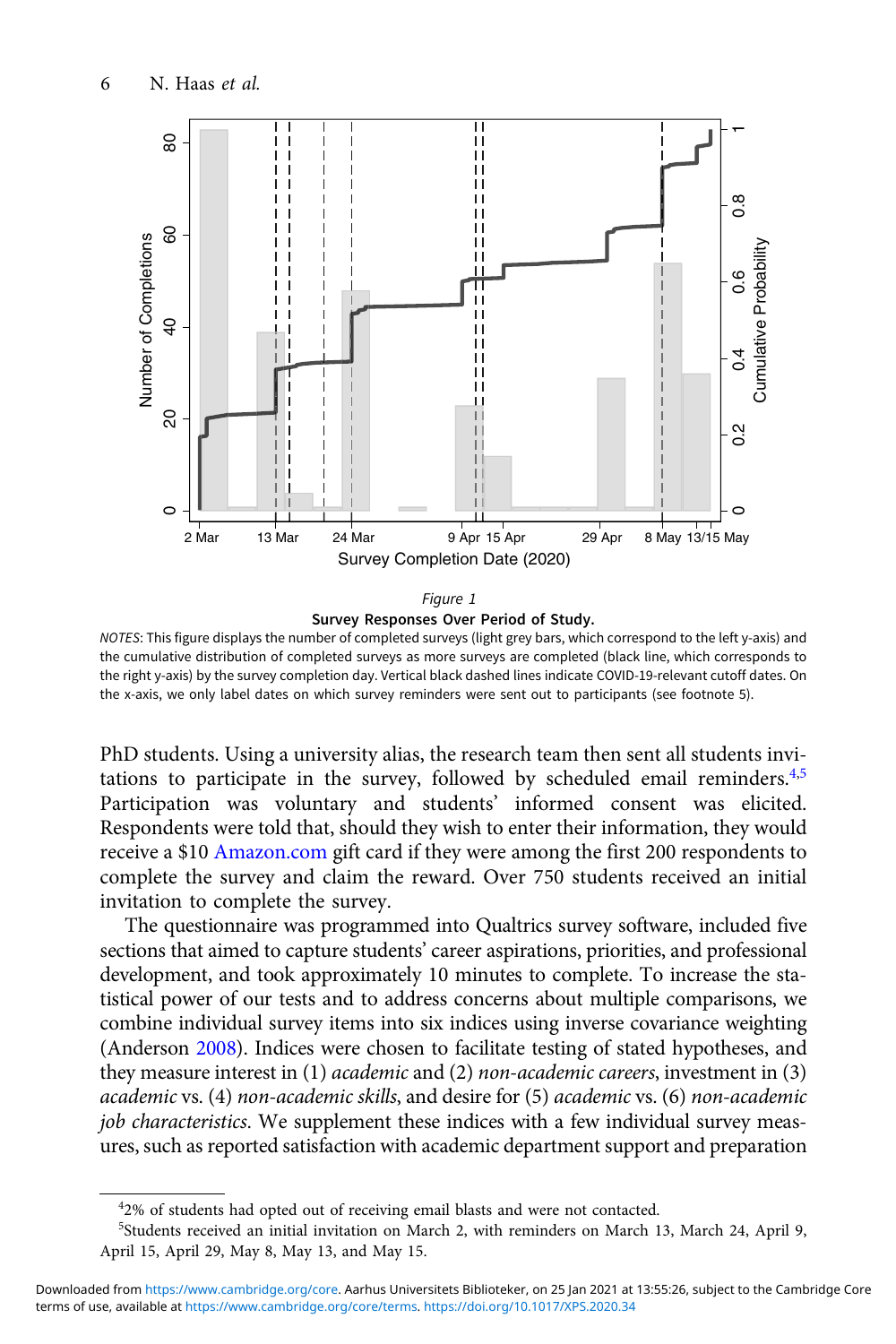for one's desired post-graduate career, where there were not multiple questions that could be combined into an index to evaluate a hypothesis. See Appendix Sections A and B for, respectively, survey text and details on which survey outcomes are used to create indices and to evaluate the hypotheses laid out in Section 3.

We take significant developments in COVID-19 as our "treatment" variable, under the assumption that the timing was as-if random as regards an individual's probability of taking the survey. To estimate the causal effect of COVID-19 fallout on PhD students' career aspirations and priorities, we can thus compare survey responses before and after critical moments in COVID-19. Blais et al. [\(2020](#page-19-0)) use a similar identification strategy in their study on political attitudes, which was also fielded beginning March 2, 2020.

Following Blais et al. ([2020](#page-19-0)), we run four different specifications of an ordinary least squares regression model (see Appendix Section D). In the first, we regress outcomes of interest on a treatment indicator that demarcates whether a respondent completed the survey before news of COVID-19 and its economic impact broke, or after. Additional specifications incorporate the progressive spread of COVID-19 and introduce time trends (specification #2), include demographic variables as controls (#3), and account for any observed imbalance between subjects interviewed before and after the treatment cutoff using entropy balancing (Hainmueller [\(2012\)](#page-19-0), #4). As a placebo test, we run the same analysis on data from spring 2019.

### Results

## Descriptive statistics and balance

In total, 329 participants completed the survey, reflecting a response rate of approx-imately 44%.<sup>6</sup> Figure 1 displays survey responses, and Figure [2](#page-7-0) the number of cases and deaths in the US and New York (a more localized reference point for students at the University), over the period of study. Figure [1](#page-5-0) shows that responses are distributed across the period of study, with responses recorded for 33 distinct days in the period, and tend to peak on survey invitation and reminder email dates. Figure [2](#page-7-0) reveals that cases and deaths began to reach large magnitudes in April, and that they stayed at a high level through the end of the survey period. Table [1](#page-8-0) indicates that subjects across cutoffs were balanced on most demographic observables, with statistically significant differences inconsistently emerging on the percentage of women and white respondents.<sup>7</sup> Nevertheless, in specification 3 we include controls for all demographic variables for which we have sufficient data, and in specification 4 we conduct analysis using entropy balancing.

Figure [2](#page-7-0) indicates that the severity of the COVID-19 crisis was unlikely to be clear to respondents completing the survey at earlier dates in our survey, as the number of cases and deaths attributed to COVID-19 only began to accelerate in late March. In our analysis in the main text, we therefore mainly present effects

 $6$ We recorded a total of 350 completed surveys, but we found that in a few cases, the same participant had completed the study multiple times, often months apart. In these instances, we elected to keep the participant's most recent completed survey only, resulting in our final tally of 329 surveys.

<sup>7</sup> Because there were no surveys completed between March 20 and March 24, or between April 11 and 12, results would be identical for these cutoffs and we accordingly only include the earlier date in our analysis.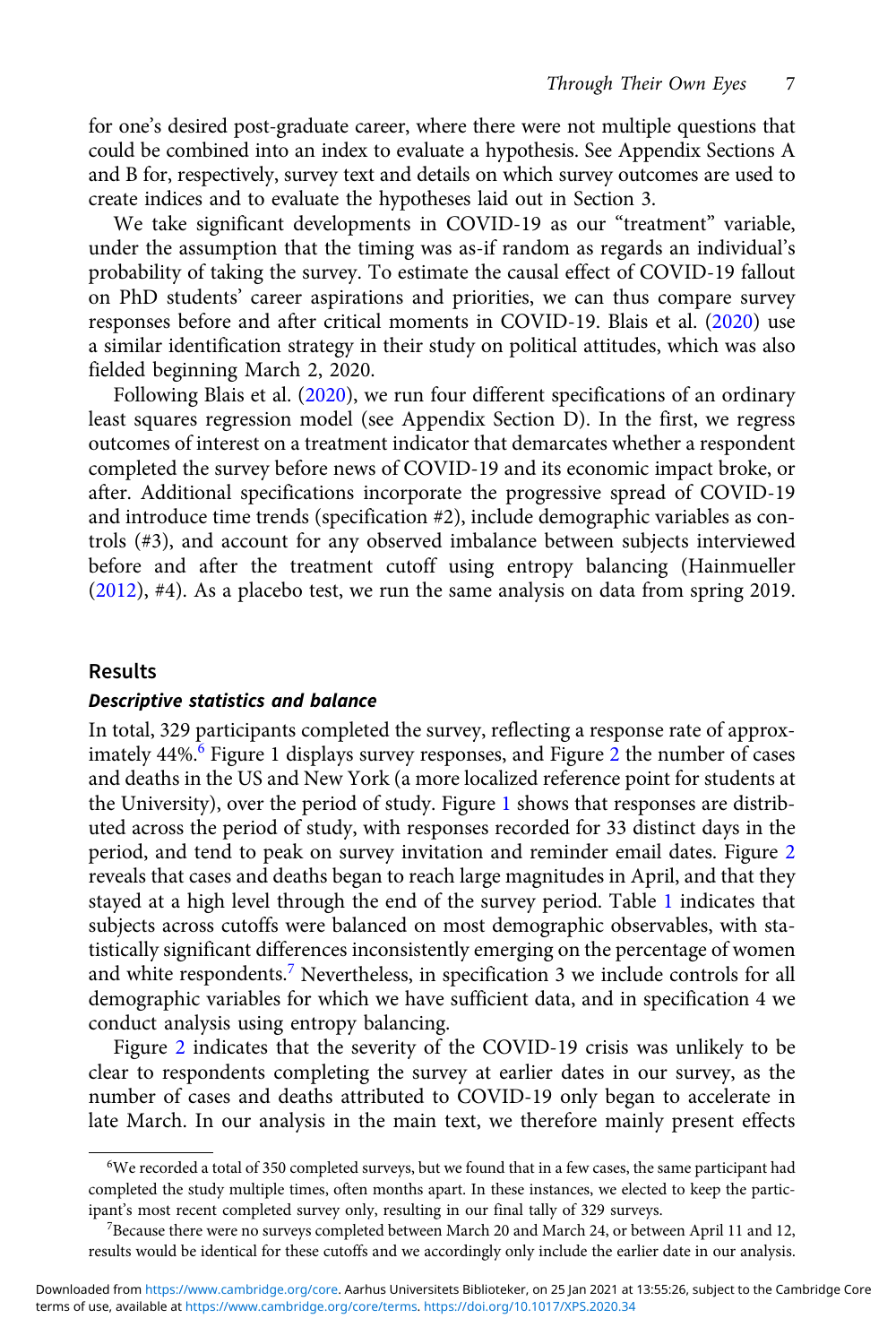<span id="page-7-0"></span>



NOTES: This figure displays the number of recorded cases (top panel) and deaths (bottom panel) attributed to COVID-19 over the course of study. Black lines are for the entire US, and light grey lines for New York state only. Dashed lines are daily counts, and solid lines are 7-day averages. Vertical black dashed lines indicate COVID-19-relevant cutoff dates. On the x-axis, we only label dates on which survey reminders were sent out to participants (see footnote 5). Raw data used to generate these figures is publicly available on the following New York Times GitHub page: <https://github.com/nytimes/covid-19-data>.

using our latest specified cutoff, April 11, which in our data also corresponds closely to peaks in daily and 7-day average COVID-19 cases and deaths in the US and New York. We also consider a later cutoff, May 8, which is the first day that a respondent explicitly mentioned COVID-19 in an open-ended response. Responses later in the survey period, and beginning May 8 in particular, suggested that students were beginning to recognize the potential severity of the pandemic and its implications for job prospects. One wrote, "COVID19 might affect my answers to this, since I am worried about what the academic job market is going to look like (even though it was already very intense before this)." Another commented, "Devastating to consider that academia as we knew it is most likely gone now. I had solid job possibilities in talks already that will probably not exist when I'm finished with my degree." We therefore consider May 8 as a cutoff though we acknowledge that it was not specified in our pre-analysis plan.<sup>8</sup> Appendix Section F also presents results for

<sup>8</sup> See Appendix E for departures from our pre-analysis plan.

terms of use, available at [https://www.cambridge.org/core/terms.](https://www.cambridge.org/core/terms) <https://doi.org/10.1017/XPS.2020.34> Downloaded from [https://www.cambridge.org/core.](https://www.cambridge.org/core) Aarhus Universitets Biblioteker, on 25 Jan 2021 at 13:55:26, subject to the Cambridge Core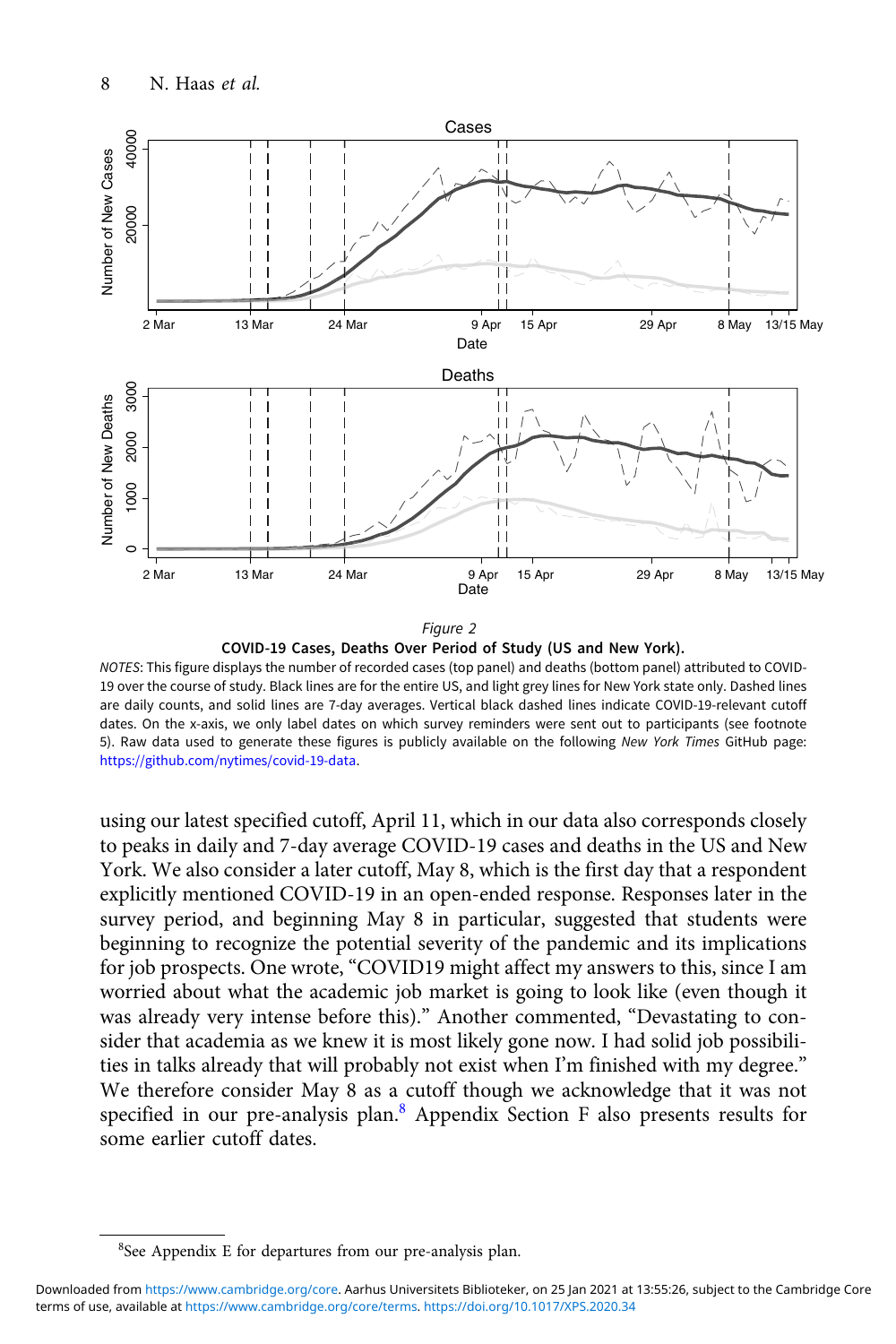Table 1 Balance on Demographics: Full Sample

<span id="page-8-0"></span>

|                                 | (1)                  | (2)          | (3)                   | (4) |
|---------------------------------|----------------------|--------------|-----------------------|-----|
|                                 | <b>Before Cutoff</b> | After Cutoff | Diff (After - Before) | N   |
| Cutoff 1 (March 13)             | $N = 84$             | $N = 245$    |                       |     |
| Women $(\%)$                    | 62.50                | 47.85        | $-14.65^{\star\star}$ | 258 |
| US Citizen/Perm Res (%)         | 58.67                | 54.55        | $-4.12$               | 273 |
| Hispanic $(\%)$                 | 2.33                 | 11.76        | $9.44*$               | 145 |
| White (%)                       | 83.33                | 69.79        | $-13.54*$             | 138 |
| Age (average)                   | 28.31                | 29.67        | $1.36***$             | 269 |
| Parent: Bach Deg/Higher (%)     | 82.43                | 76.68        | $-5.75$               | 267 |
| 5th Year PhD (vs. 2nd, (%))     | 38.75                | 42.36        | 3.61                  | 309 |
| Cutoff 2 (March 15)             | $N = 123$            | $N = 206$    |                       |     |
| Women $(\%)$                    | 58.10                | 47.71        | $-10.38$              | 258 |
| US Citizen/Perm Res (%)         | 58.72                | 53.66        | $-5.06$               | 273 |
| Hispanic (%)                    | 6.35                 | 10.98        | 4.63                  | 145 |
| White $(\% )$                   | 81.67                | 67.95        | –13.72*               | 138 |
| Age (average)                   | 28.93                | 29.54        | 0.61                  | 269 |
| Parent: Bach Deg/Higher (%)     | 81.48                | 76.10        | $-5.38$               | 267 |
| 5th Year PhD (vs. 2nd, $(\%)$ ) | 38.79                | 43.01        | 4.21                  | 309 |
| Cutoff 3 (March 20)             | $N = 128$            | $N = 201$    |                       |     |
| Women (%)                       | 57.80                | 47.65        | $-10.15\,$            | 258 |
| US Citizen/Perm Res (%)         | 59.29                | 53.12        | –6.17                 | 273 |
| Hispanic (%)                    | 6.06                 | 11.39        | 5.33                  | 145 |
| White (%)                       | 80.95                | 68.00        | $-12.95*$             | 138 |
| Age (average)                   | 29.11                | 29.43        | 0.32                  | 269 |
| Parent: Bach Deg/Higher (%)     | 79.46                | 77.42        | $-2.04$               | 267 |
| 5th Year PhD (vs. 2nd, (%))     | 37.19                | 44.15        | 6.96                  | 309 |
| Cutoff 4 (April 11)             | $N = 200$            | $N=129$      |                       |     |
| Women (%)                       | 57.83                | 41.30        | $-16.53**$            | 258 |
| US Citizen/Perm Res (%)         | 55.43                | 56.12        | 0.69                  | 273 |
| Hispanic (%)                    | 8.51                 | 9.80         | 1.29                  | 145 |
| White (%)                       | 77.53                | 67.35        | $-10.18$              | 138 |
| Age (average)                   | 29.10                | 29.63        | 0.52                  | 269 |
| Parent: Bach Deg/Higher (%)     | 76.74                | 81.05        | 4.31                  | 267 |
| 5th Year PhD (vs. 2nd, $(\%)$ ) | 37.77                | 47.11        | 9.34                  | 309 |
|                                 |                      |              |                       |     |

(Continued)

terms of use, available at [https://www.cambridge.org/core/terms.](https://www.cambridge.org/core/terms) <https://doi.org/10.1017/XPS.2020.34> Downloaded from [https://www.cambridge.org/core.](https://www.cambridge.org/core) Aarhus Universitets Biblioteker, on 25 Jan 2021 at 13:55:26, subject to the Cambridge Core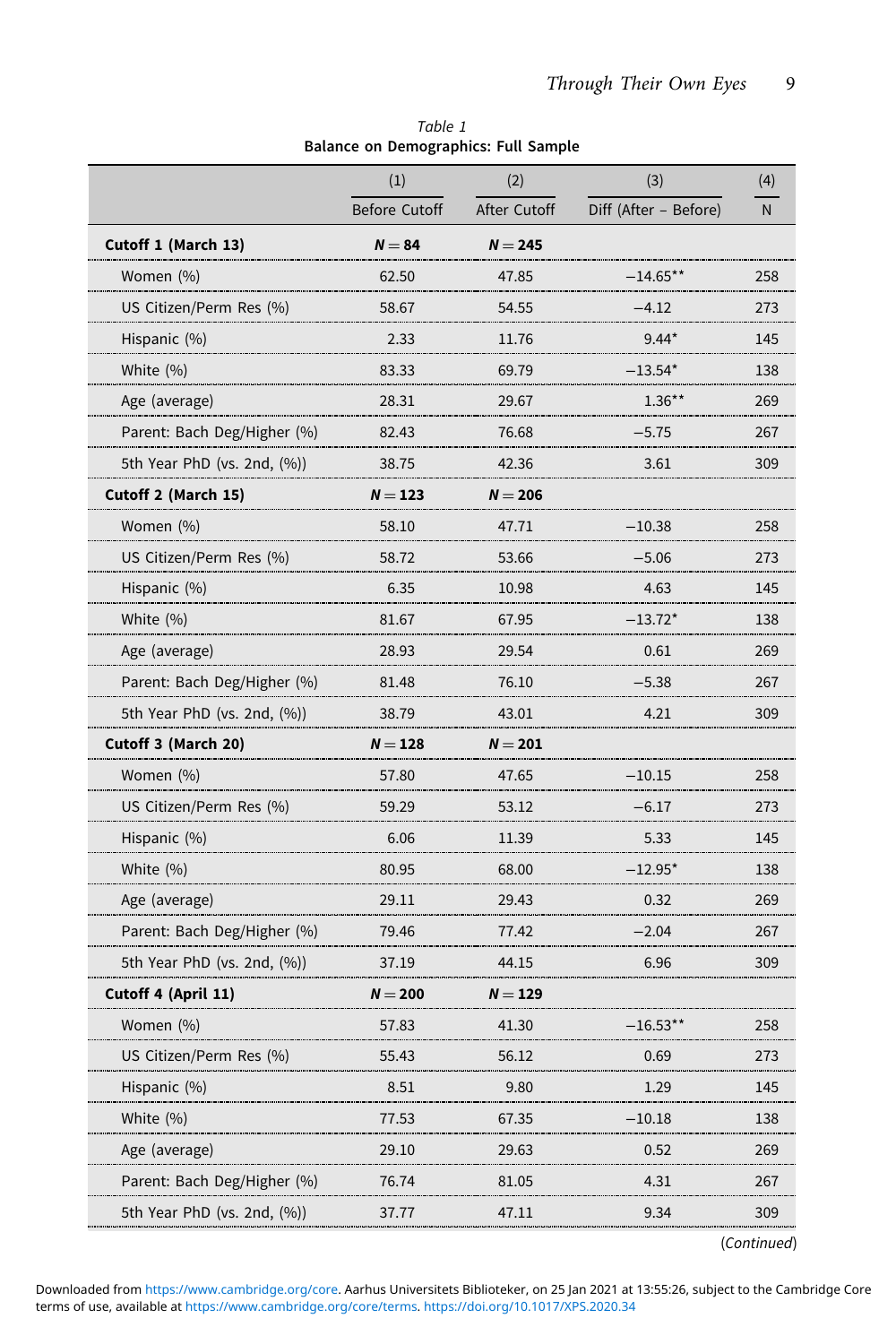|                             | (Commed)      |              |                       |     |
|-----------------------------|---------------|--------------|-----------------------|-----|
|                             |               |              |                       |     |
|                             | Before Cutoff | After Cutoff | Diff (After - Before) |     |
| Cutoff 5 (May 8)            | $N = 245$     | $N = 84$     |                       |     |
| Women (%)                   | 54.46         | 42.86        | $-11.60$              | 258 |
| US Citizen/Perm Res (%)     | 53.52         | 63.33        | 9.81                  | 273 |
| Hispanic $(\%)$             | 7 27          | 14.29        | 7 N 1                 | 145 |
| White (%)                   | 76.19         | 66.67        | $-9.52$               | 138 |
| Age (average)               | 29.09         | 30.02        | በ ዓ3                  |     |
| Parent: Bach Deg/Higher (%) | 78.47         | 77.59        | $-0.88$               |     |
| 5th Year PhD (vs. 2nd, (%)) | 39.57         |              |                       |     |

Table 1  $\sqrt{C}$   $\sqrt{C}$ 

NOTES:  $^{\star}p < 0.1$ ,  $^{\star\star}p < 0.05$ ,  $^{\star\star\star}p < 0.01$ .

#### Evaluation of hypotheses

We begin by presenting in Table [2](#page-10-0) effects in the aggregate using our four different specifications and two different cutoffs (April 11 and May 8).<sup>9</sup> We do not find strong support of our stated Hypotheses 1–4 on our full sample: there is some evidence that subjects after specified COVID-19 cutoff dates desire non-academic job characteristics, careers and skills more, and academic careers and skills less, but it is inconsistent and some findings run contrary. There is also some evidence that subjects after the May 8 cutoff are more likely to claim the gift card incentive, potentially signaling greater economic anxiety (H2). Contrary to expectation, there is some evidence that respondents after COVID-19 cutoffs feel that they can manage stress better, and that their academic departments are more supportive of, and have prepared them more effectively for, their desired post-graduate career.

Our first four hypotheses are grounded in the notion that COVID-19 and its associated economic fallout will change PhD students' perceptions of their likely post-graduate career, their preferences for what they want in a career, and how well they feel prepared for their desired career. As we note in Hypothesis 5, 2nd year students may feel comparatively more insulated from career concerns than 5th year students and thus might be expected to respond less strongly to COVID-19 news. Table [3](#page-13-0) offers some weak support for this hypothesis: 5th year students are more likely than 2nd year students to favor non-academic careers and non-academic job characteristics following COVID-19 cutoff dates.

 $^{9}$ To ease comparisons across specifications, we limit analyses to a subsample for which there is no missing data on demographic variables (used for specifications 3 and 4) and thus for which we can present results across all four specifications. Results for specifications 1 and 2 are similar qualitatively and quantitatively using the full, larger sample (280 subjects for most indices) and are available upon request. Minimum detectable effect (MDE) size computations at 80% power and with a significance level of  $p$  <0.05 indicate that we are sufficiently powered to detect effects using this sample: MDEs for all index outcomes well exceed our specified smallest effect size of interest, Cohen's  $d = 0.3$  (Lakens, [2014](#page-19-0)). This increases our confidence that null findings are not attributable to insufficient sample size.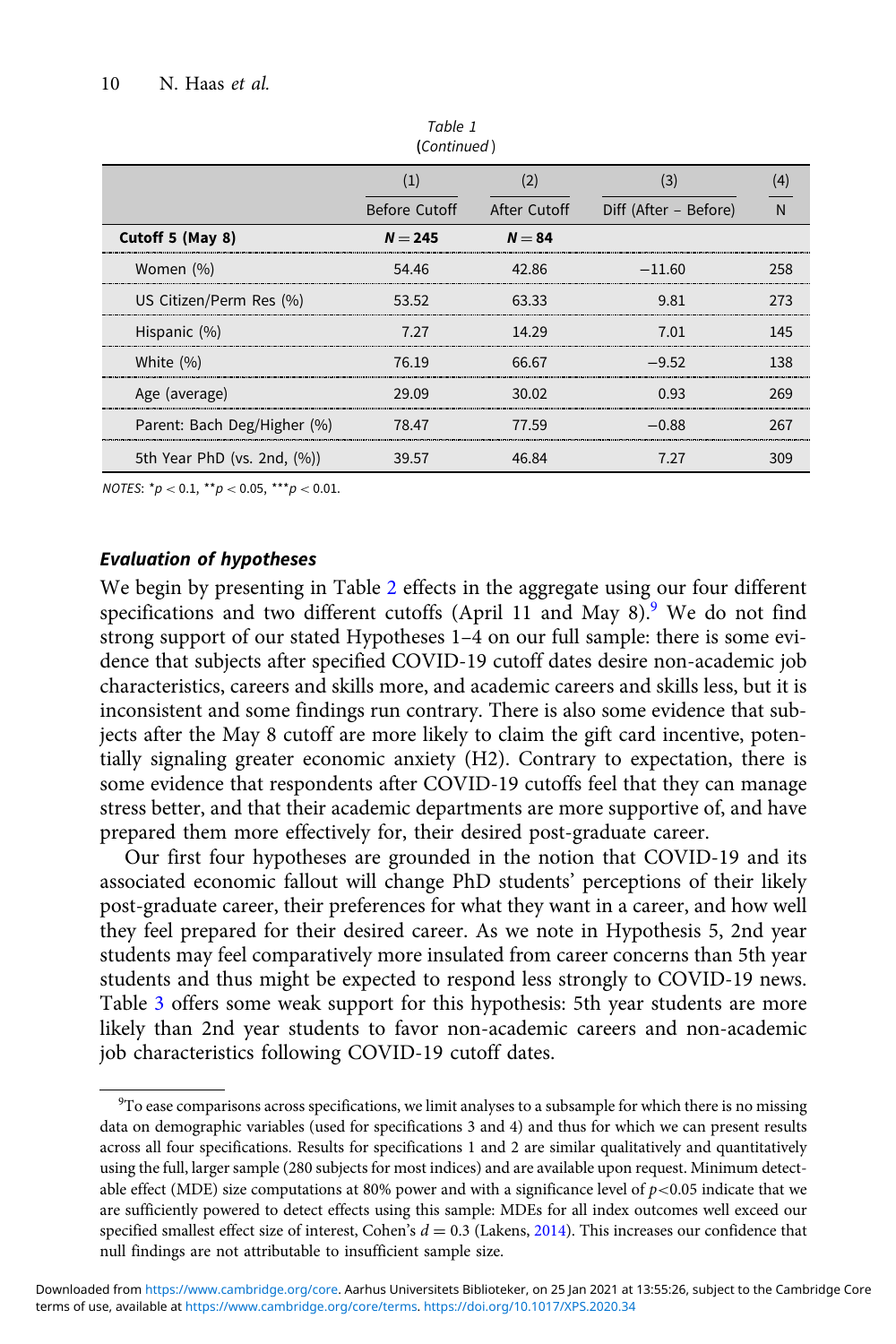<span id="page-10-0"></span>

|                |        |         |                 | Overall Effects by Cutoff Date |         |           |            |             |
|----------------|--------|---------|-----------------|--------------------------------|---------|-----------|------------|-------------|
|                |        |         | April 11 Cutoff | May 8 Cutoff                   |         |           |            |             |
|                | (1)    | (2)     | (3)             | (4)                            | (5)     | (6)       | (7)        | (8)         |
| Outcome        | Simple | w/Time  | w/Controls      | <b>Entropy Bal</b>             | Simple  | w/Time    | w/Controls | Entropy Bal |
| Ac Careers     |        |         |                 |                                |         |           |            |             |
| Cutoff         | 0.12   | $-0.12$ | $-0.01$         | 0.11                           | 0.10    | $-0.37$   | $-0.34$    | $-0.64***$  |
|                | (0.13) | (0.25)  | (0.22)          | (0.26)                         | (0.14)  | (0.24)    | (0.24)     | (0.30)      |
| #Respondents   | 248    | 248     | 248             | 248                            | 248     | 248       | 248        | 248         |
| Non-Ac Careers |        |         |                 |                                |         |           |            |             |
| Cutoff         | 0.09   | 0.33    | 0.33            | $0.57*$                        | $-0.07$ | $-0.23$   | $-0.18$    | $-0.11$     |
|                | (0.15) | (0.30)  | (0.33)          | (0.31)                         | (0.10)  | (0.32)    | (0.33)     | (0.40)      |
| #Respondents   | 243    | 243     | 243             | 243                            | 243     | 243       | 243        | 243         |
| Ac Skills      |        |         |                 |                                |         |           |            |             |
| Cutoff         | 0.05   | 0.16    | $0.50**$        | 0.29                           | $-0.03$ | $-0.39**$ | $-0.24$    | $-0.26$     |
|                | (0.12) | (0.19)  | (0.18)          | (0.19)                         | (0.12)  | (0.18)    | (0.17)     | (0.18)      |
| #Respondents   | 254    | 254     | 254             | 254                            | 254     | 254       | 254        | 254         |
| Non-Ac Skills  |        |         |                 |                                |         |           |            |             |
| Cutoff         | 0.05   | 0.31    | $0.53***$       | 0.35                           | 0.01    | $-0.19$   | $-0.08$    | $-0.03$     |
|                | (0.12) | (0.28)  | (0.26)          | (0.30)                         | (0.11)  | (0.27)    | (0.24)     | (0.25)      |
| #Respondents   | 254    | 254     | 254             | 254                            | 254     | 254       | 254        | 254         |
|                |        |         |                 |                                |         |           |            | (Continued) |

Table 2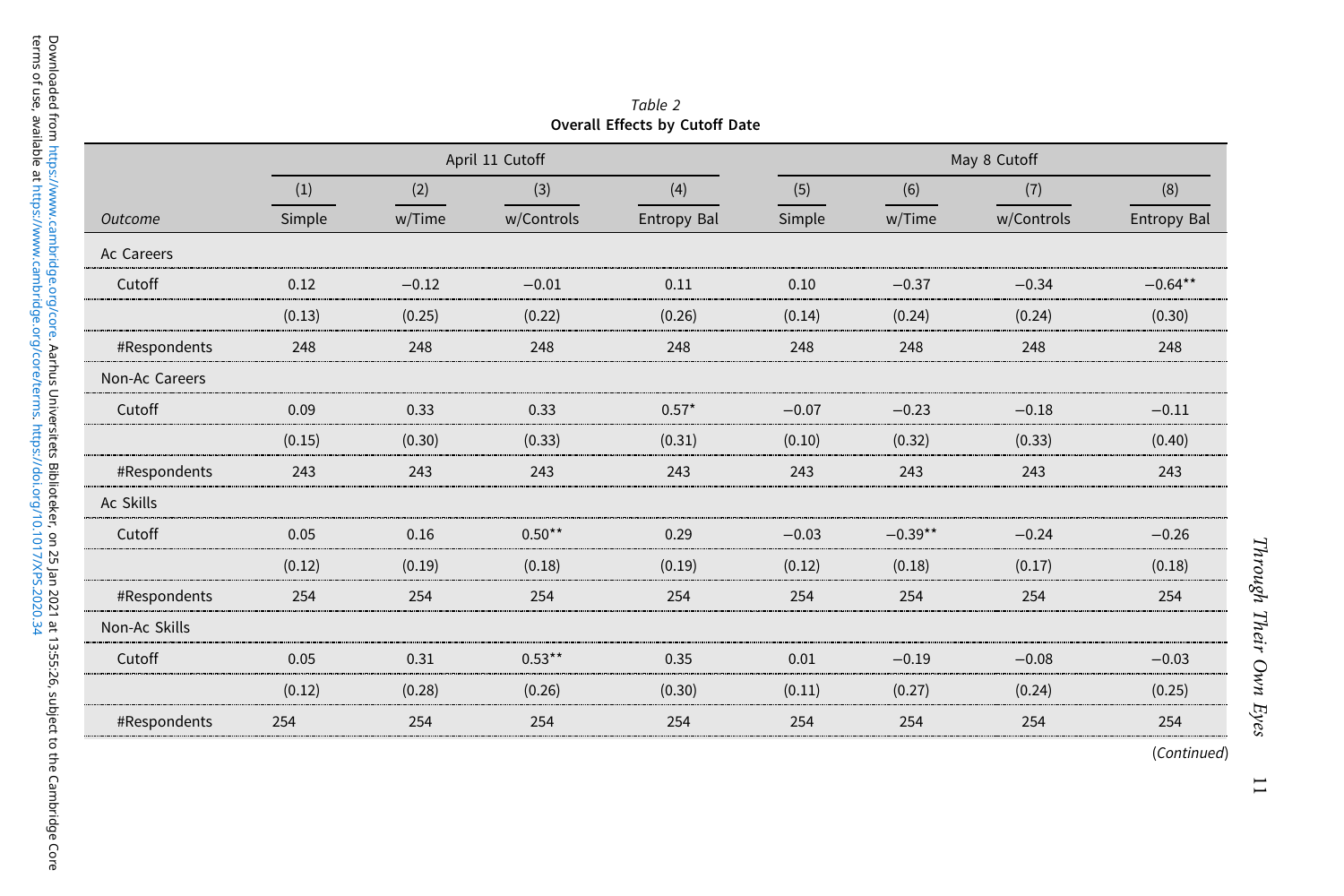|         |         |            | (Continued)        |              |           |            |             |
|---------|---------|------------|--------------------|--------------|-----------|------------|-------------|
|         |         |            |                    | May 8 Cutoff |           |            |             |
| (1)     | (2)     | (3)        | (4)                | (5)          | (6)       | (7)        | (8)         |
| Simple  | w/Time  | w/Controls | <b>Entropy Bal</b> | Simple       | w/Time    | w/Controls | Entropy Bal |
|         |         |            |                    |              |           |            |             |
| $-0.00$ | 0.11    | 0.24       | 0.34               | 0.08         | 0.18      | $0.34***$  | $0.27*$     |
| (0.08)  | (0.21)  | (0.19)     | (0.20)             | (0.06)       | (0.12)    | (0.12)     | (0.15)      |
| 252     | 252     | 252        | 252                | 252          | 252       | 252        | 252         |
|         |         |            |                    |              |           |            |             |
| $-0.05$ | $-0.23$ | $-0.09$    | $-0.07$            | 0.11         | $0.44***$ | $0.36***$  | $0.46***$   |
| (0.10)  | (0.20)  | (0.15)     | (0.17)             | (0.09)       | (0.11)    | (0.11)     | (0.16)      |
| 252     | 252     | 252        | 252                | 252          | 252       | 252        | 252         |
|         |         |            |                    |              |           |            |             |
| 0.16    | 0.26    | 0.30       | 0.26               | $0.22***$    | $0.45***$ | $0.47***$  | 0.27        |
| (0.12)  | (0.29)  | (0.29)     | (0.34)             | (0.10)       | (0.16)    | (0.16)     | (0.24)      |
| 249     | 249     | 249        | 249                | 249          | 249       | 249        | 249         |
|         |         |            |                    |              |           |            |             |
| 0.13    | 0.19    | 0.32       | 0.44               | $0.15*$      | 0.11      | 0.23       | 0.11        |
| (0.13)  | (0.40)  | (0.40)     | (0.40)             | (0.08)       | (0.29)    | (0.30)     | (0.33)      |
| 253     | 253     | 253        | 253                | 253          | 253       | 253        | 253         |
|         |         |            | April 11 Cutoff    |              |           |            |             |

Table 2

(Continued)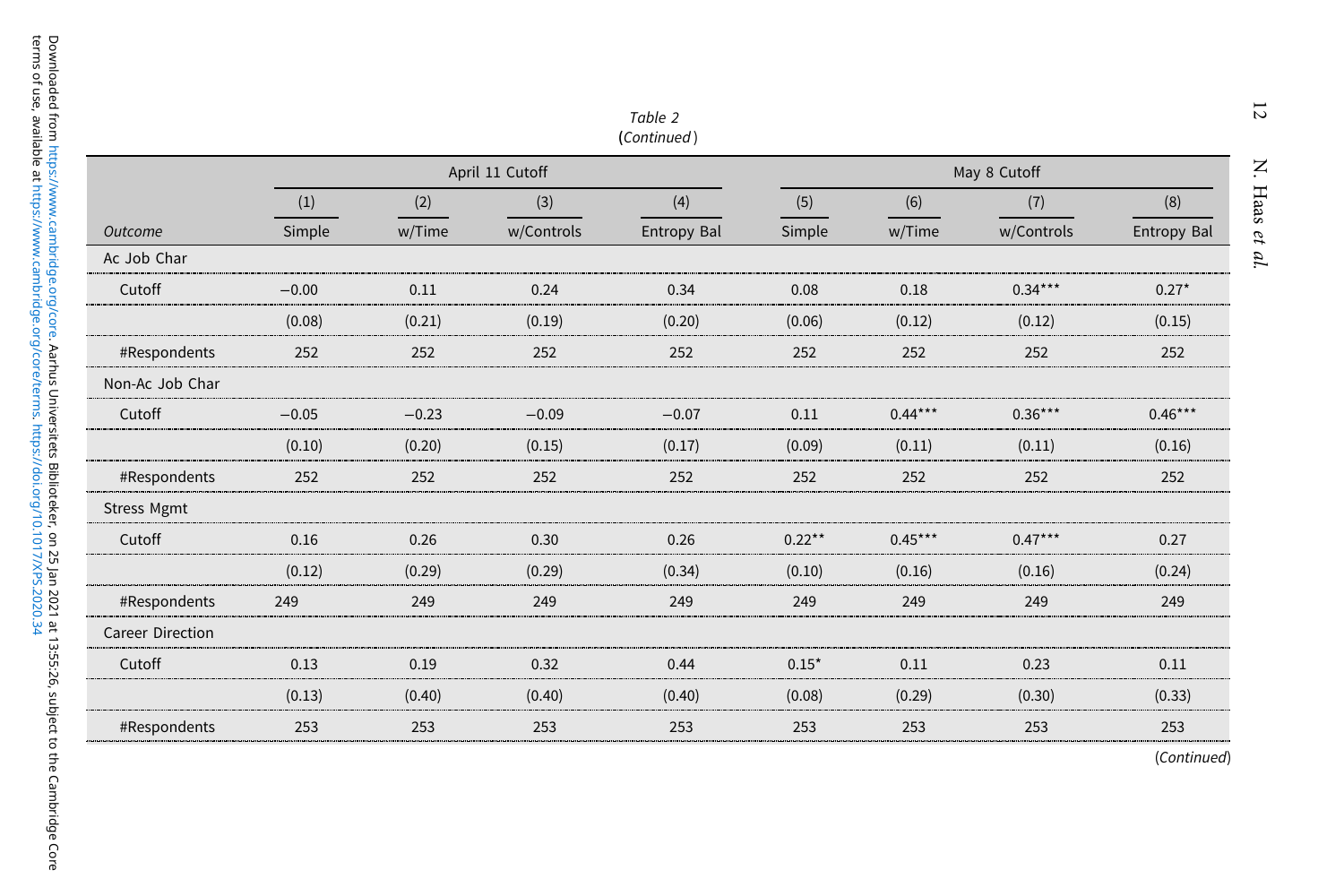|              |           |           |                 | Table 2<br>(Continued) |           |         |              |                    |
|--------------|-----------|-----------|-----------------|------------------------|-----------|---------|--------------|--------------------|
|              |           |           | April 11 Cutoff |                        |           |         | May 8 Cutoff |                    |
|              | (1)       | (2)       | (3)             | (4)                    | (5)       | (6)     | (7)          | (8)                |
| Outcome      | Simple    | w/Time    | w/Controls      | Entropy Bal            | Simple    | w/Time  | w/Controls   | <b>Entropy Bal</b> |
| Dept Support |           |           |                 |                        |           |         |              |                    |
| Cutoff       | $0.25***$ | 0.14      | 0.13            | 0.18                   | $0.29***$ | 0.09    | 0.16         | 0.13               |
|              | (0.07)    | (0.15)    | (0.15)          | (0.18)                 | (0.08)    | (0.09)  | (0.11)       | (0.16)             |
| #Respondents | 251       | 251       | 251             | 251                    | 251       | 251     | 251          | 251                |
| Dept Prep    |           |           |                 |                        |           |         |              |                    |
| Cutoff       | $0.33***$ | $0.46***$ | $0.60***$       | $0.52***$              | $0.29***$ | 0.09    | 0.25         | 0.16               |
|              | (0.08)    | (0.18)    | (0.18)          | (0.19)                 | (0.11)    | (0.14)  | (0.16)       | (0.20)             |
| #Respondents | 254       | 254       | 254             | 254                    | 254       | 254     | 254          | 254                |
| Claim Fee    |           |           |                 |                        |           |         |              |                    |
| Cutoff       | 0.06      | 0.07      | 0.08            | 0.02                   | $0.09*$   | $0.13*$ | 0.12         | $0.25***$          |
|              | (0.05)    | (0.09)    | (0.08)          | (0.10)                 | (0.05)    | (0.08)  | (0.08)       | (0.11)             |
| #Respondents | 250       | 250       | 250             | 250                    | 250       | 250     | 250          | 250                |

NOTES:  $*p < 0.1$ ,  $**p < 0.05$ ,  $***p < 0.01$ . Standard errors clustered by survey completion day in parentheses.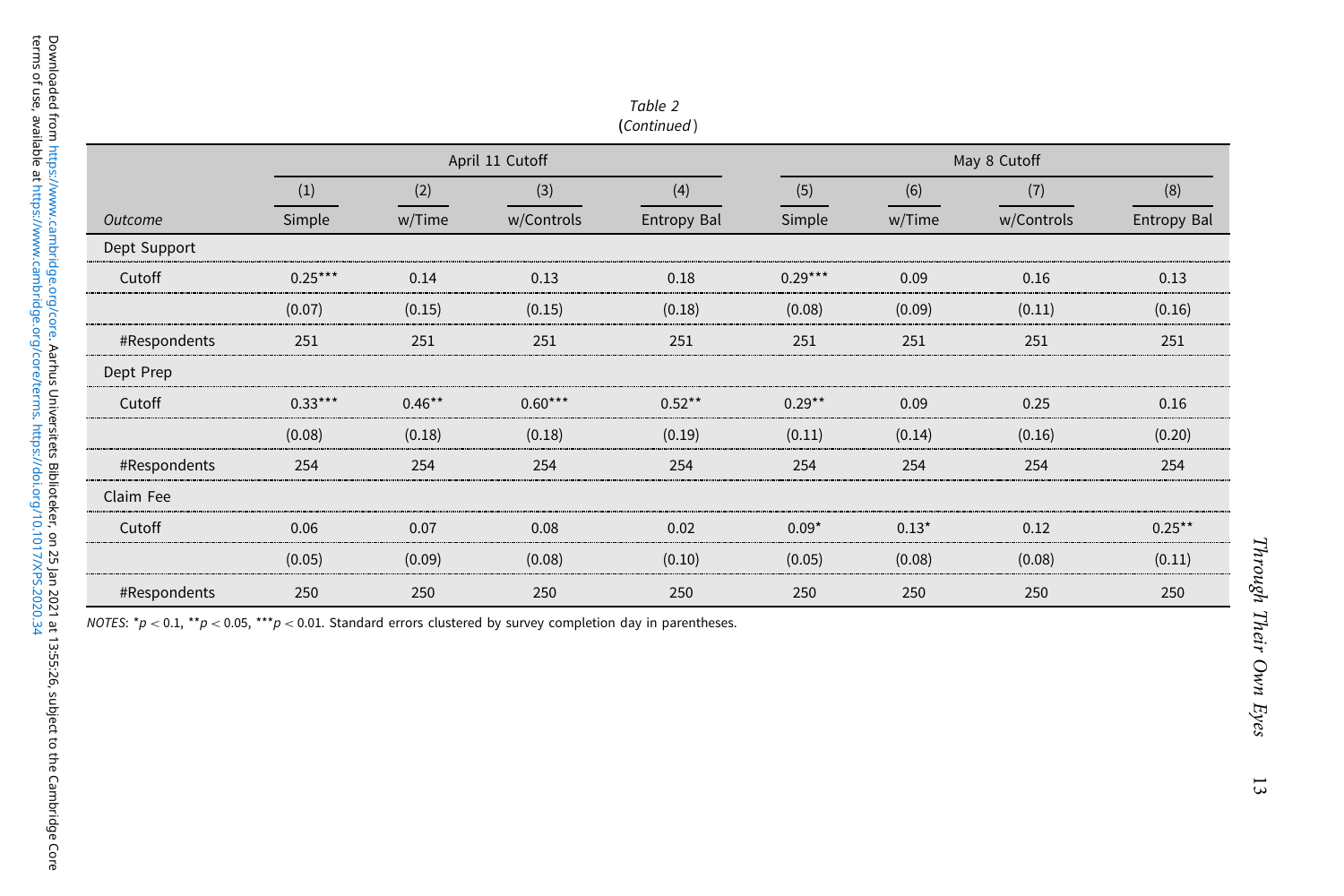<span id="page-13-0"></span>

| terms of use, available at https://www.cambridge.org/core/terms. https://doi.org/10.1017/XPS.2020.34<br>Downloaded from https://www.cambridge.org/core. Aarhus Universitets Biblioteker, on 25 Jan 2021 at 13:55:26, subject to the Cambridge Core |                                |                 |  |
|----------------------------------------------------------------------------------------------------------------------------------------------------------------------------------------------------------------------------------------------------|--------------------------------|-----------------|--|
|                                                                                                                                                                                                                                                    |                                |                 |  |
|                                                                                                                                                                                                                                                    |                                | (1)             |  |
|                                                                                                                                                                                                                                                    | Outcome                        | Simple          |  |
|                                                                                                                                                                                                                                                    | Ac Careers                     |                 |  |
|                                                                                                                                                                                                                                                    | Cutoff $\times$ 5th yr 0.07    |                 |  |
|                                                                                                                                                                                                                                                    | (0.23)                         |                 |  |
|                                                                                                                                                                                                                                                    | #Respondents 248               |                 |  |
|                                                                                                                                                                                                                                                    | Non-Ac Careers                 |                 |  |
|                                                                                                                                                                                                                                                    | Cutoff $\times$ 5th yr 0.24    |                 |  |
|                                                                                                                                                                                                                                                    | (0.27)                         |                 |  |
|                                                                                                                                                                                                                                                    | #Respondents                   | ents 243        |  |
|                                                                                                                                                                                                                                                    | Ac Skills                      |                 |  |
|                                                                                                                                                                                                                                                    | Cutoff $\times$ 5th yr $-0.18$ |                 |  |
|                                                                                                                                                                                                                                                    | (0.28)                         |                 |  |
|                                                                                                                                                                                                                                                    | #Respondents 254               |                 |  |
|                                                                                                                                                                                                                                                    | Non-Ac Skills                  |                 |  |
|                                                                                                                                                                                                                                                    | Cutoff $\times$ 5th yr $-0.03$ |                 |  |
|                                                                                                                                                                                                                                                    | (0.30)                         |                 |  |
|                                                                                                                                                                                                                                                    | #Respondents                   | $\frac{1}{254}$ |  |
|                                                                                                                                                                                                                                                    |                                |                 |  |
|                                                                                                                                                                                                                                                    |                                |                 |  |
|                                                                                                                                                                                                                                                    |                                |                 |  |
|                                                                                                                                                                                                                                                    |                                |                 |  |

*Table 3*<br>Interaction Effects by Cutoff Date

|                        |         |         | April 11 Cutoff |                    | May 8 Cutoff |           |            |             |
|------------------------|---------|---------|-----------------|--------------------|--------------|-----------|------------|-------------|
|                        | (1)     | (2)     | (3)             | (4)                | (5)          | (6)       | (7)        | (8)         |
| <b>tcome</b>           | Simple  | w/Time  | w/Controls      | <b>Entropy Bal</b> | Simple       | w/Time    | w/Controls | Entropy Bal |
| Careers                |         |         |                 |                    |              |           |            |             |
| Cutoff $\times$ 5th yr | 0.07    | 0.09    | 0.01            | 0.17               | $-0.20$      | $-0.19$   | $-0.30$    | $-0.09$     |
|                        | (0.23)  | (0.23)  | (0.24)          | (0.23)             | (0.20)       | (0.19)    | (0.19)     | (0.21)      |
| #Respondents           | 248     | 248     | 248             | 248                | 248          | 248       | 248        | 248         |
| n-Ac Careers           |         |         |                 |                    |              |           |            |             |
| Cutoff $\times$ 5th yr | 0.24    | 0.23    | 0.27            | 0.20               | $0.56***$    | $0.56***$ | $0.61***$  | $0.49**$    |
|                        | (0.27)  | (0.27)  | (0.28)          | (0.29)             | (0.18)       | (0.19)    | (0.19)     | (0.22)      |
| #Respondents           | 243     | 243     | 243             | 243                | 243          | 243       | 243        | 243         |
| <b>Skills</b>          |         |         |                 |                    |              |           |            |             |
| Cutoff $\times$ 5th yr | $-0.18$ | $-0.17$ | $-0.19$         | $-0.11$            | 0.03         | 0.03      | $-0.01$    | 0.04        |
|                        | (0.28)  | (0.28)  | (0.24)          | (0.29)             | (0.23)       | (0.23)    | (0.19)     | (0.22)      |
| #Respondents           | 254     | 254     | 254             | 254                | 254          | 254       | 254        | 254         |
| n-Ac Skills            |         |         |                 |                    |              |           |            |             |
| Cutoff $\times$ 5th yr | $-0.03$ | $-0.02$ | $-0.00$         | 0.09               | 0.24         | 0.24      | 0.24       | 0.24        |
|                        | (0.30)  | (0.31)  | (0.28)          | (0.32)             | (0.21)       | (0.21)    | (0.19)     | (0.21)      |
| #Respondents           | 254     | 254     | 254             | 254                | 254          | 254       | 254        | 254         |
|                        |         |         |                 |                    |              |           |            | (Continued) |

 $14\,$ 

(Continued)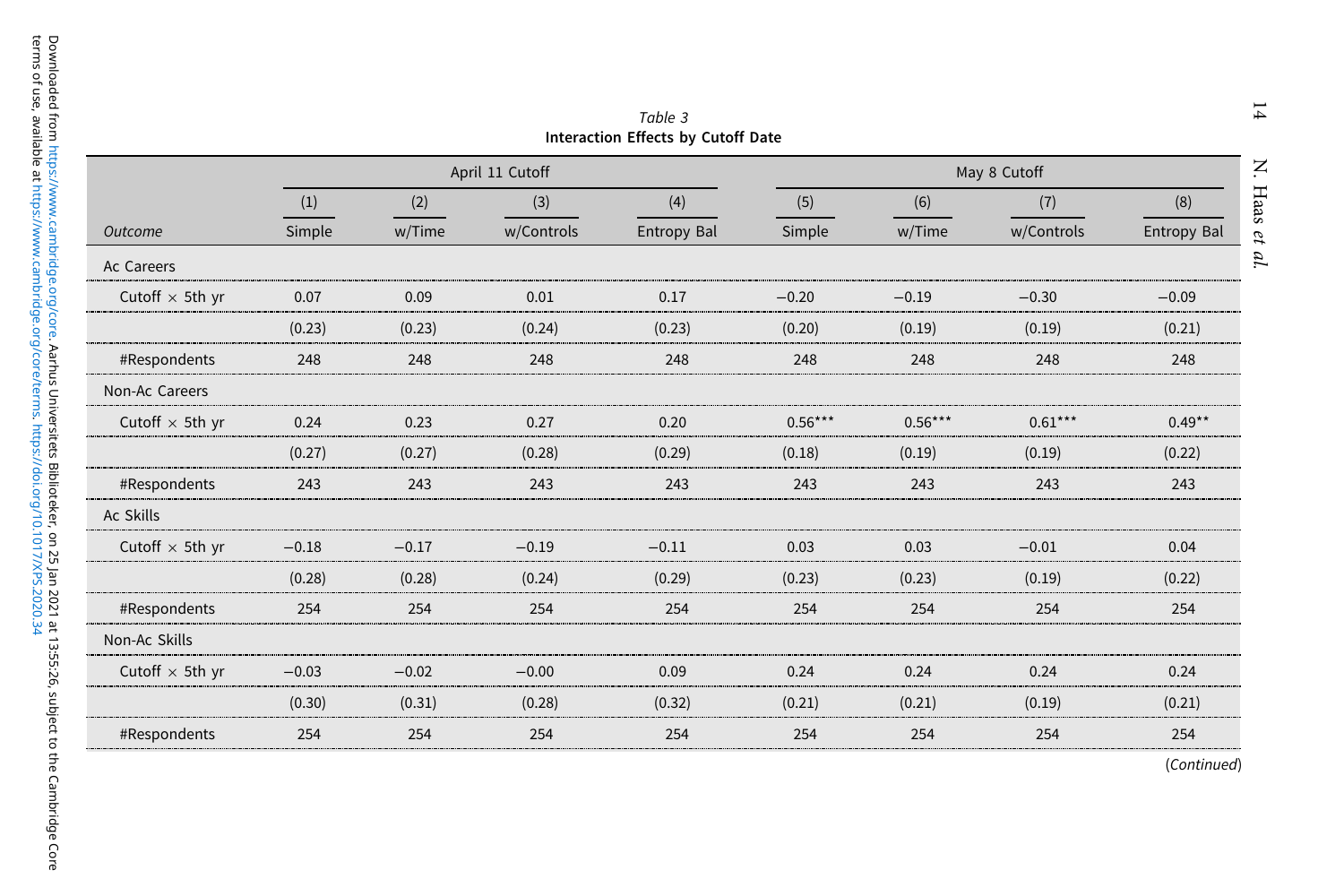|                         |           |           |                 | Table 3<br>(Continued) |         |              |            |                   |
|-------------------------|-----------|-----------|-----------------|------------------------|---------|--------------|------------|-------------------|
|                         |           |           | April 11 Cutoff |                        |         | May 8 Cutoff |            |                   |
|                         | (1)       | (2)       | (3)             | (4)                    | (5)     | (6)          | (7)        | (8)               |
| Outcome                 | Simple    | w/Time    | w/Controls      | Entropy Bal            | Simple  | w/Time       | w/Controls | Entropy Bal       |
| Ac Job Char             |           |           |                 |                        |         |              |            |                   |
| Cutoff $\times$ 5th yr  | 0.29      | 0.30      | 0.31            | 0.30                   | 0.00    | $-0.01$      | $-0.03$    | $-0.05$           |
|                         | (0.24)    | (0.25)    | (0.27)          | (0.24)                 | (0.20)  | (0.20)       | (0.22)     | (0.22)            |
| #Respondents            | 252       | 252       | 252             | 252                    | 252     | 252          | 252        | 252               |
| Non-Ac Job Char         |           |           |                 |                        |         |              |            |                   |
| Cutoff $\times$ 5th yr  | $0.52***$ | $0.53***$ | $0.46***$       | $0.57***$              | $0.47*$ | $0.46*$      | $0.41*$    | $0.47*$           |
|                         | (0.21)    | (0.21)    | (0.19)          | (0.24)                 | (0.23)  | (0.23)       | (0.20)     | (0.24)            |
| #Respondents            | 252       | 252       | 252             | 252                    | 252     | 252          | 252        | 252               |
| <b>Stress Mgmt</b>      |           |           |                 |                        |         |              |            |                   |
| Cutoff $\times$ 5th yr  | 0.11      | 0.11      | 0.12            | 0.10                   | $-0.08$ | $-0.07$      | $-0.05$    | $-0.12$           |
|                         | (0.29)    | (0.29)    | (0.31)          | (0.30)                 | (0.24)  | (0.24)       | (0.26)     | Through<br>(0.26) |
| #Respondents            | 249       | 249       | 249             | 249                    | 249     | 249          | 249        | 249               |
| <b>Career Direction</b> |           |           |                 |                        |         |              |            | Their             |
| Cutoff $\times$ 5th yr  | $0.32*$   | $0.32***$ | $0.32*$         | $0.42***$              | 0.13    | 0.13         | 0.11       | 0.21              |
|                         | (0.16)    | (0.15)    | (0.16)          | (0.14)                 | (0.16)  | (0.16)       | (0.17)     | 0wn<br>(0.16)     |
| #Respondents            | 253       | 253       | 253             | 253                    | 253     | 253          | 253        | Eyes<br>253       |
|                         |           |           |                 |                        |         |              |            | (Continued)       |

15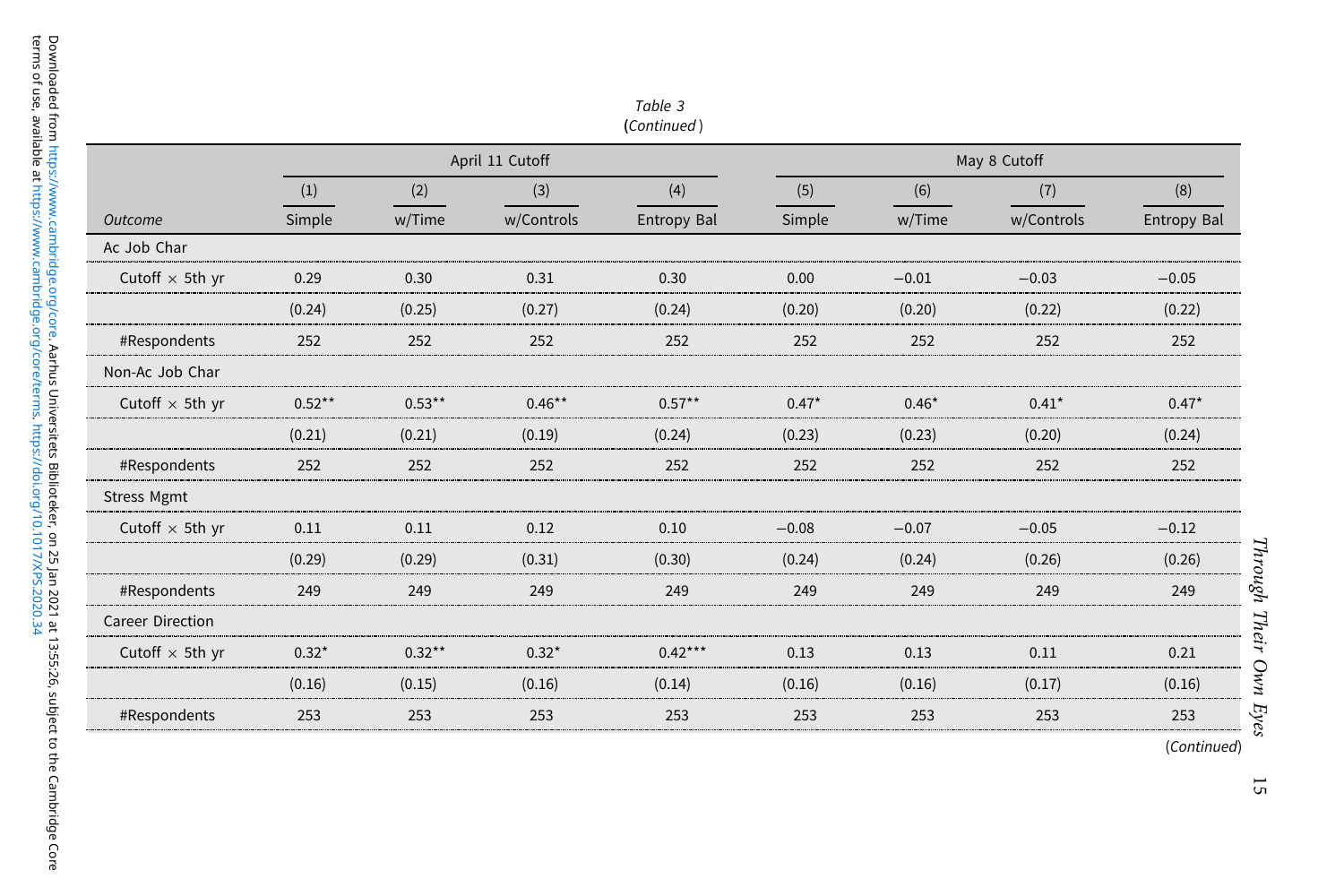|         | Outcome<br>Dept Supp<br>Cutoff ><br>#Respor<br>Dept Prep |
|---------|----------------------------------------------------------|
|         | Cutoff<br>#Respor<br>Claim Fee<br>Cutoff<br>#Respor      |
| rie Car | NOTES: $\sp{\star} p < 0$ .<br>cutoff date an            |

|                        |         |         | April 11 Cutoff |                    |         | May 8 Cutoff |            |             |  |
|------------------------|---------|---------|-----------------|--------------------|---------|--------------|------------|-------------|--|
|                        | (1)     | (2)     | (3)             | (4)                | (5)     | (6)          | (7)        | (8)         |  |
| Outcome                | Simple  | w/Time  | w/Controls      | <b>Entropy Bal</b> | Simple  | w/Time       | w/Controls | Entropy Bal |  |
| Dept Support           |         |         |                 |                    |         |              |            |             |  |
| Cutoff $\times$ 5th yr | 0.12    | 0.13    | 0.16            | 0.25               | $-0.06$ | $-0.06$      | $-0.05$    | 0.00        |  |
|                        | (0.27)  | (0.28)  | (0.26)          | (0.29)             | (0.30)  | (0.31)       | (0.28)     | (0.32)      |  |
| #Respondents           | 251     | 251     | 251             | 251                | 251     | 251          | 251        | 251         |  |
| Dept Prep              |         |         |                 |                    |         |              |            |             |  |
| Cutoff $\times$ 5th yr | 0.27    | 0.27    | $0.29*$         | $0.31*$            | 0.10    | 0.11         | 0.10       | 0.10        |  |
|                        | (0.17)  | (0.16)  | (0.14)          | (0.18)             | (0.17)  | (0.17)       | (0.16)     | (0.19)      |  |
| #Respondents           | 254     | 254     | 254             | 254                | 254     | 254          | 254        | 254         |  |
| Claim Fee              |         |         |                 |                    |         |              |            |             |  |
| Cutoff $\times$ 5th yr | $-0.02$ | $-0.02$ | $-0.02$         | 0.00               | 0.08    | 0.08         | 0.08       | 0.08        |  |
|                        | (0.08)  | (0.08)  | (0.08)          | (0.08)             | (0.06)  | (0.06)       | (0.07)     | (0.07)      |  |
| #Respondents           | 250     | 250     | 250             | 250                | 250     | 250          | 250        | 250         |  |

NOTES: \*p < 0.1, \*\*p < 0.05, \*\*\*p < 0.01. Standard errors clustered by survey completion day in parentheses. All regressions include component parts of interaction term, that is, indicators for the<br>cutoff date and PhD year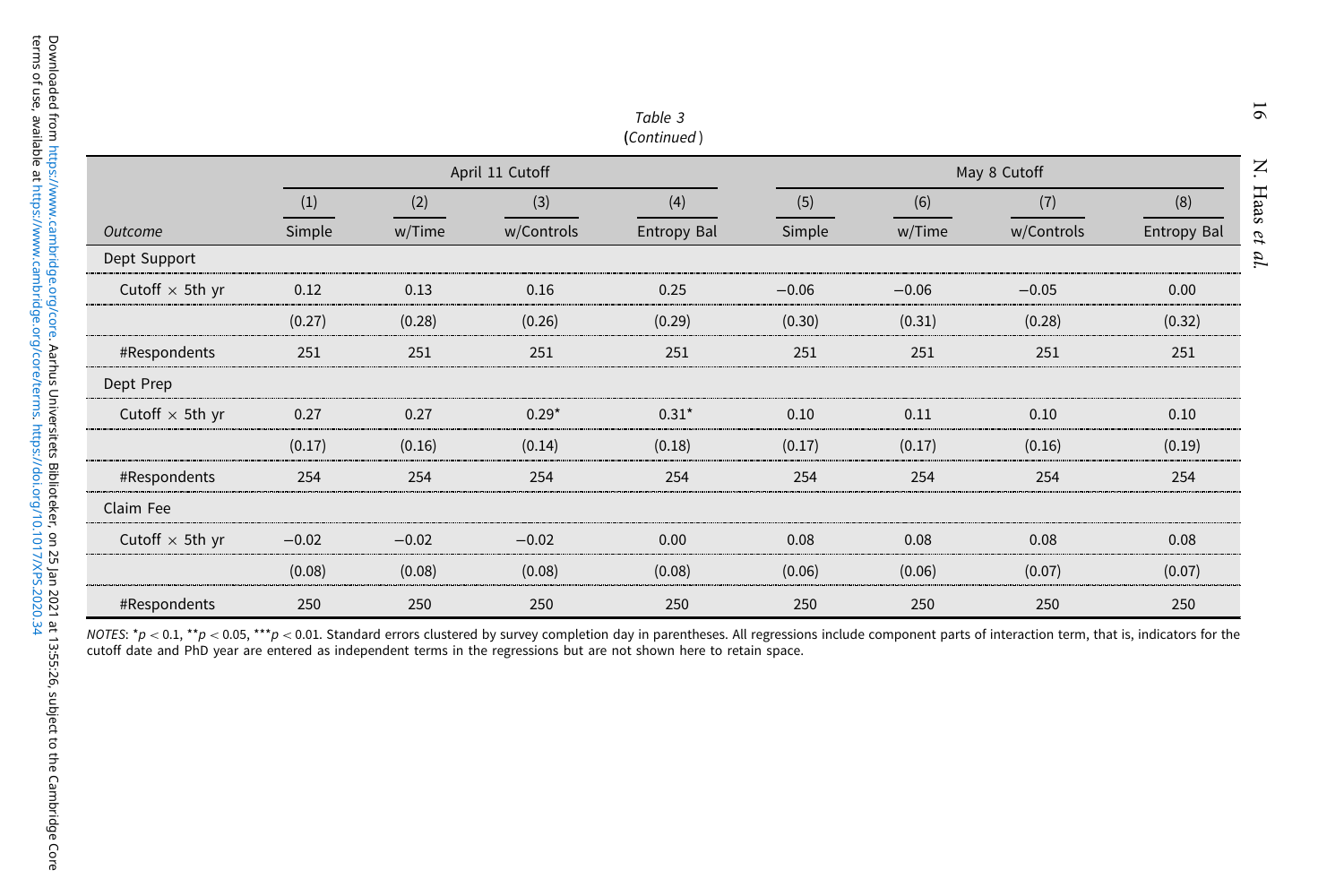

Treatment Effects by PhD Year: Index Components.

NOTES: This figure plots treatment effects separately for 2nd (light grey with triangles) and 5th (black with circles) year students using our simple OLS specification. The top panel displays treatment effects for the April 11 cutoff date, and the bottom panel displays effects for the May 8 cutoff date. We show effects for two overall indices (bolded, nonacademic career index and non-academic job characteristics index), followed by effects for their component parts on their original 1–5 scales, and labels refer to the outcome for the two most immediate intervals to their left. 90% and 95% confidence intervals are shown.

What is driving these heterogeneous effects? Figure 3 breaks down results on non-academic careers and job characteristics by index component parts for 2nd and 5th year students. A few findings are worth note. First, the figure provides some support for Hypotheses 1, 2, and 5: 5th year students following COVID-19 cutoff dates register more interest in non-academic careers in non-profit and for-profit industries (H1), appear to more highly value job characteristics not as readily associated with academia such as job location and security, salary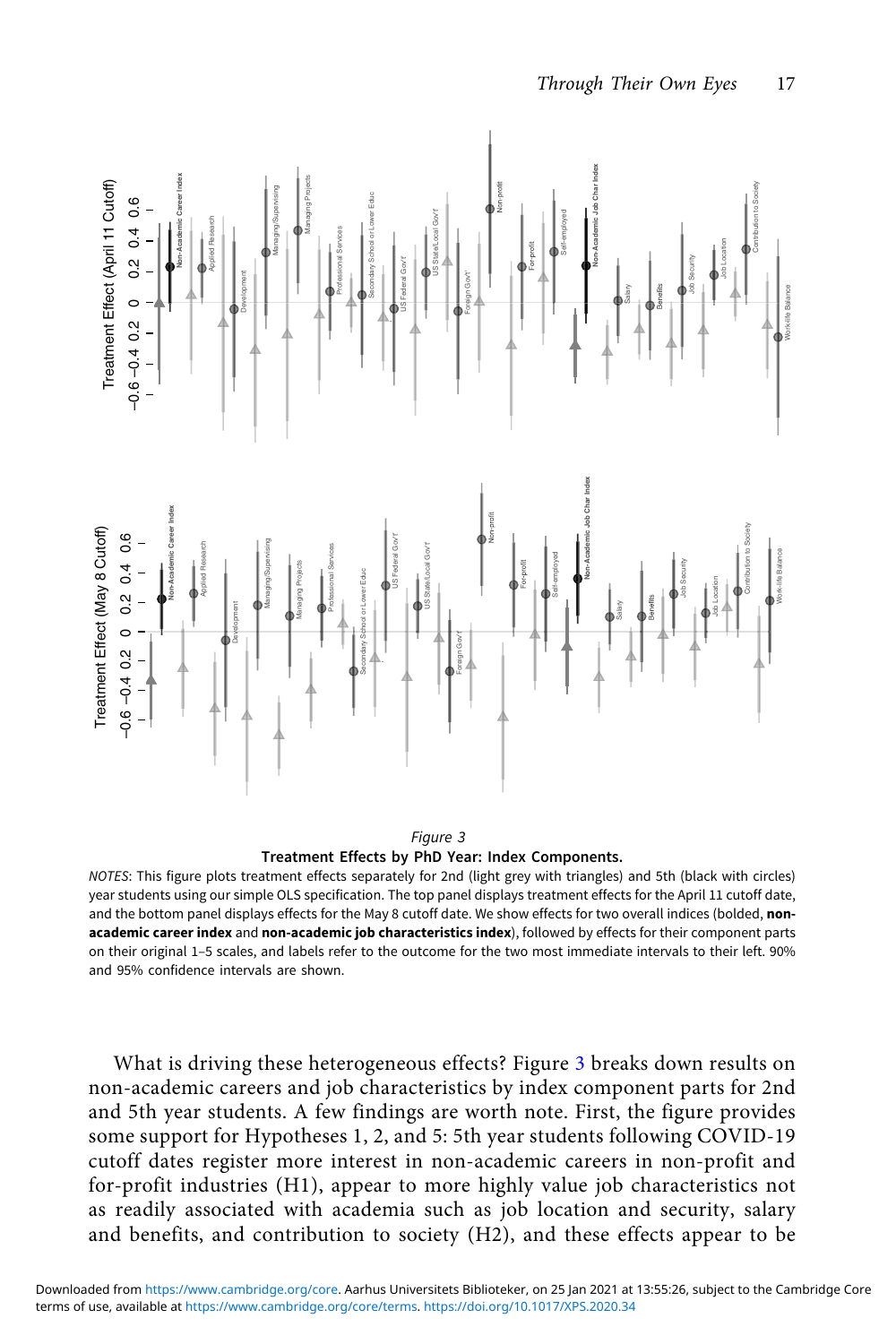much stronger for 5th as compared with 2nd year students (H5). Second, it appears that some of the trends developing with our April 11 cutoff date become more exaggerated with our later cutoff date. Third, we find some evidence that 2nd year students particularly following the May 8 cutoff appear to sour on nonacademic careers and job characteristics after the outbreak of COVID-19: they become less interested in applied research, management, development, nonprofit and for-profit work, and professional services, and they appear to prioritize salary less.

Appendix Section F probes the robustness of the results we present using data from the previous year's survey in 2019. We find that the results we report are largely robust to these exercises and results increase our confidence that any changes we document are attributable to COVID-19 and not differences between early and late survey participants, or other differences between 2019 and 2020.

## Discussion

We study how news about COVID-19 and its associated economic fallout and implications for the academic job market affected current 2nd and 5th year PhD students' career aspirations and priorities. To do so, we compare PhD students' responses to a career survey prior to and following significant developments in the US COVID-19 news cycle.

We do not find much support for the expectation that COVID-19 would powerfully alter PhD students' aspirations and priorities. While there is some evidence that PhD students became more desirous of non-academic job characteristics and skills, evidence is limited and other findings run contrary. Contrary to expectation, we also find some evidence indicating that respondents feel that their academic departments are better meeting their needs, and that they are better able to manage stress, following the pandemic outbreak. We also find some evidence that 5th year students, perhaps because they are less insulated from the pernicious consequences of the pandemic, are more likely to embrace non-academic positions following the outbreak than are 2nd year students (who for some outcomes appear to pivot even more strongly toward academic careers). These findings only emerge for later cutoffs in our survey period, when the number of documented COVID-19 cases and deaths was peaking over the period.

How should we interpret these results? There are a few reasons why we might not have observed that COVID-19 led many students away from academic aspirations. First, it is possible that COVID-19 was an insufficient shock to students' commitment to an academic career. Research has shown that many PhD students pursue academia despite knowledge of a challenging job market (Roach and Sauermann [2017;](#page-19-0) Woolston [2017\)](#page-20-0); those who had committed to academia despite an already very difficult job market might not have been swayed by the pandemic. Further, students, particularly those who are more junior, may have viewed the pandemic as creating a temporary negative shock, and thus may have felt that their long-term prospects remained largely unchanged.

A second possibility is that the efforts of departments and universities to blunt some of the worst consequences of the pandemic were effective at reducing students'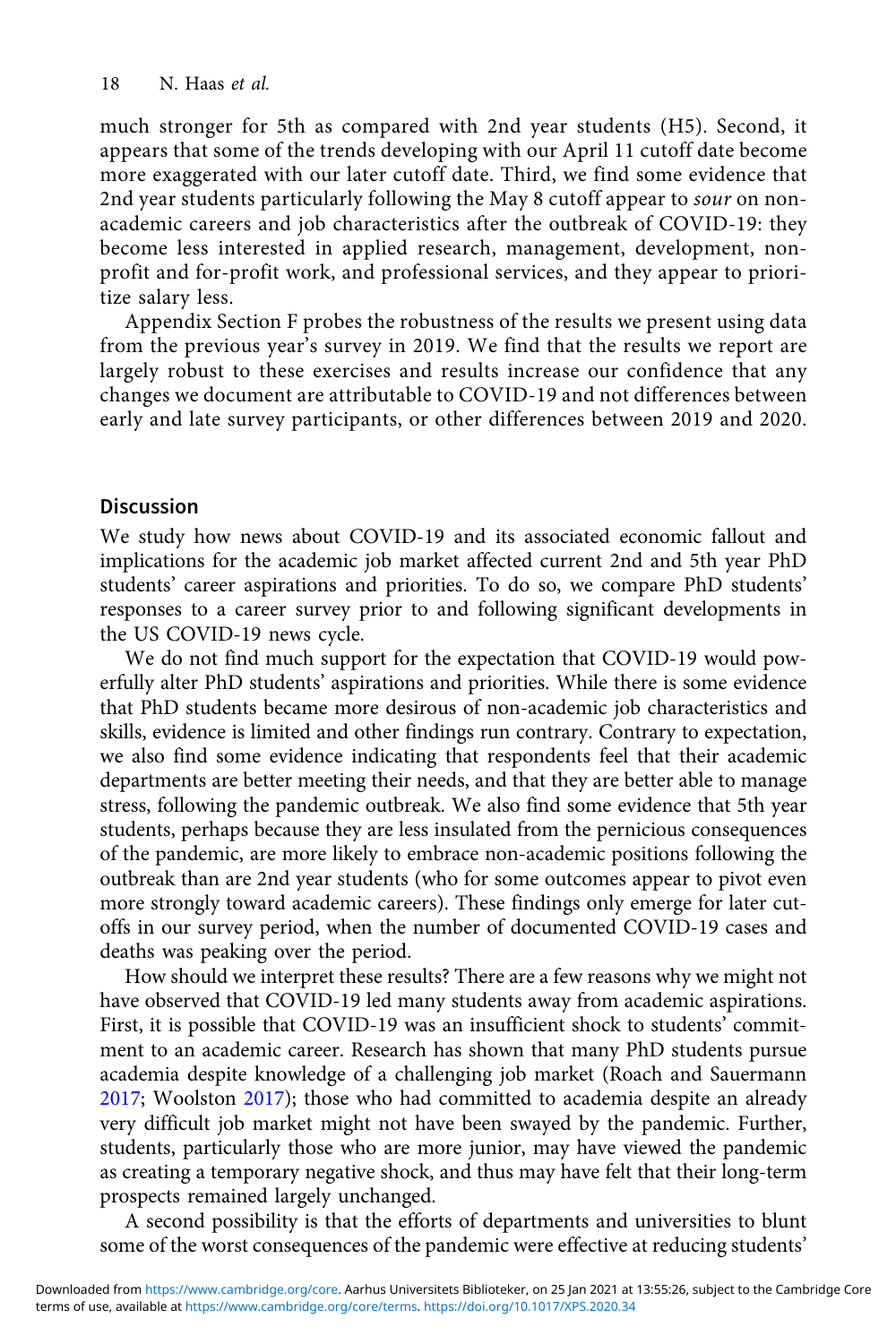concerns. Although no agreement had been reached during the survey period, discussions regarding extension of graduate student funding due to the pandemic were already in process, a fact of which many students were well aware. Indeed, a third possibility for which we find some evidence is that the pandemic may have reaffirmed some students' commitment to academia. Students who are more satisfied with their academic departments may be more eager to seek out academic careers; those who anticipated receiving more future funding than they would have otherwise could have even updated positively about the academic market.

A fourth possibility is that the cutoffs we consider were too early to capture more substantial effects.<sup>10</sup> The effects we report begin to emerge when considering cutoffs in late March only, and the first mention of COVID-19 in an open-ended response occurred on May 8. It is possible that students were still processing the consequences of COVID-19, and that they would have offered more pessimistic opinions had we surveyed them later. While this is certainly possible, evidence that students view their departments more favorably at later cutoffs suggests that there might be some countervailing forces. Nevertheless, we hope that future work will consider longer-term effects of the pandemic on career aspirations, in particular by investigating responses from students who graduated in summer and early fall 2020.

Why do some students report lesser stress, and greater satisfaction with academic career support and preparation, following pandemic cutoffs? First, students may have been pleased with the efforts taken by their departments and universities to mitigate pandemic consequences, as detailed above. Faculty were especially vocal in advocating for their graduate students during this time, in some instances allying with their doctoral students as they requested a number of protections from the University. Such efforts, and the frequent communication by many departments' directors of graduate study, may have been received favorably and may have helped to reduce student stress. We acknowledge that our findings might not be as applicable to less well-resourced schools. Second, some departments may have become more welcoming and encouraging of non-academic careers, which could also work to increase the mental health of graduate students considering such paths. We also highlight this as a potential area for future research, which may reveal department strategies that proved particularly successful and which could be exported elsewhere.

While results show some reasons for optimism, they also indicate that the gap between demand for and supply of academic positions may continue to grow in the wake of the pandemic, as changes in demand in our sample do not appear to keep up with sharp expected decreases in supply. While we cannot know how well our results will speak to other cases, we hope to move this literature forward by providing new information and data against which others can compare their own.

 $10$ While it is also possible that the cutoffs we consider were too late, we think this is unlikely because the impact of the pandemic in early March was not well understood. We do not find consistent evidence that respondents from spring 2020 in the aggregate are more or less pessimistic about academic careers than are respondents in spring 2019.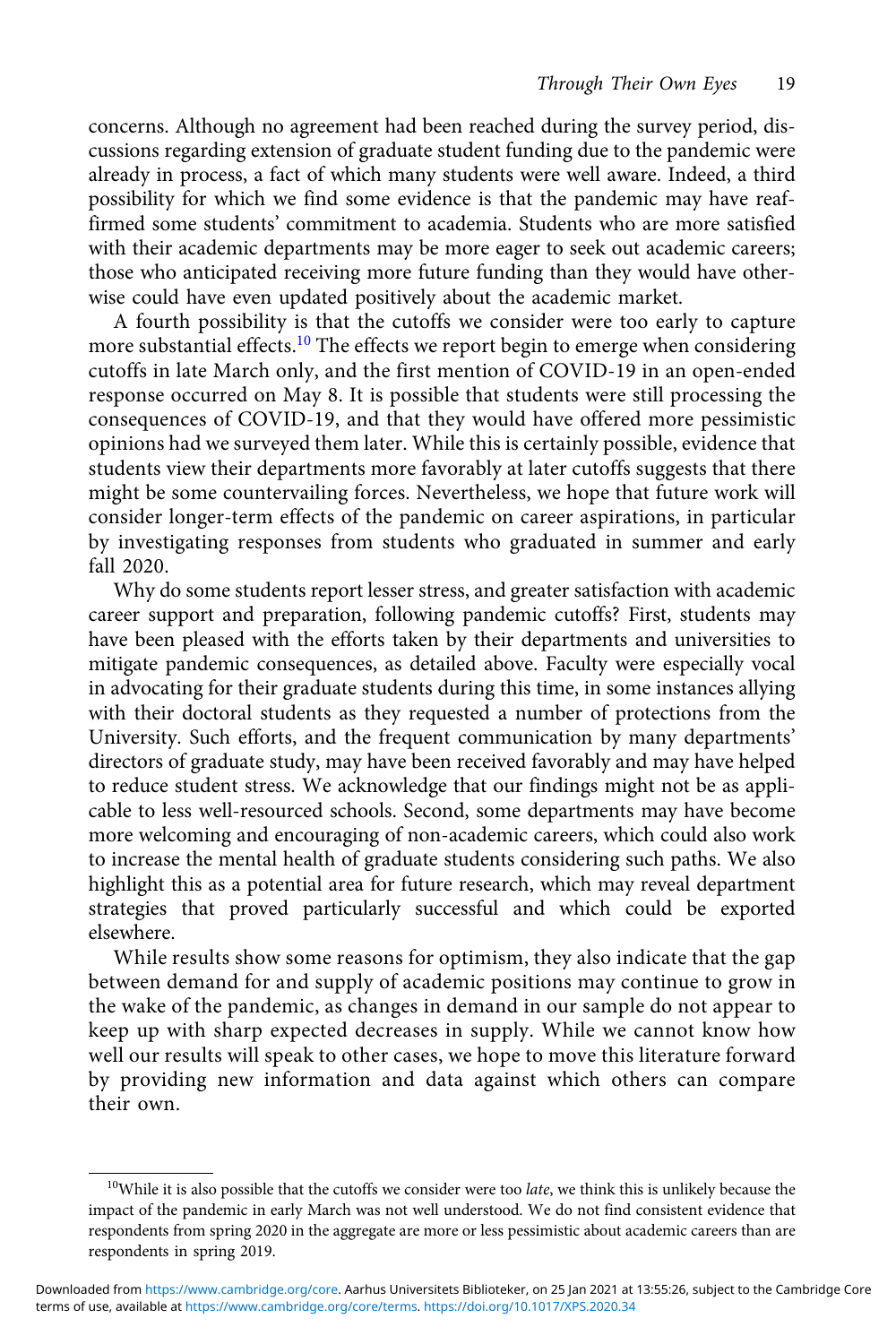## <span id="page-19-0"></span>Supplementary material

To view supplementary material for this article, please visit [https://doi.org/10.1017/](https://doi.org/10.1017/XPS.2020.34) [XPS.2020.34](https://doi.org/10.1017/XPS.2020.34)

# References

- Anderson, Michael L. 2008. Multiple Inference and Gender Differences in the Effects of Early Intervention: A Reevaluation of the Abecedarian, Perry Preschool, and Early Training Projects. Journal of the American Statistical Association 103(484): 1481–95.
- Blais, Andre, Damien Bol, Marco Giani, and Peter John Loewen. 2020. The Effect of COVID-19 Lockdowns on Political Support: Some Good News for Democracy? Retrieved from [https://osf.io/](https://osf.io/preprints/socarxiv/7hpj9) [preprints/socarxiv/7hpj9](https://osf.io/preprints/socarxiv/7hpj9)
- Carlson, Scott. 2020a. How Economic Collapse and a World War Transformed Higher Ed- and Why Things Will Be Different This Time. The Chronicle of Higher Education. Retrieved from [https://www.](https://www.chronicle.com/article/How-Economic-Collapsea/248518) [chronicle.com/article/How-Economic-Collapsea/248518](https://www.chronicle.com/article/How-Economic-Collapsea/248518)
- Carlson, Scott. 2020b. Covid-19 Is Scrambling the Job Market for Recent Grads. Here's How Colleges Are Trying to Respond. The Chronicle of Higher Education. Retrieved from [https://www.chronicle.com/](https://www.chronicle.com/article/Covid-19-Is-Scrambling-the-Job/248482) [article/Covid-19-Is-Scrambling-the-Job/248482](https://www.chronicle.com/article/Covid-19-Is-Scrambling-the-Job/248482)
- Cassuto, Leonard. 2020. Graduate Advising in the Time of Covid-19. The Chronicle of Higher Education. Retrieved from <https://www.chronicle.com/article/Graduate-Advising-in-the-Time/248506>
- Ersoy, Fulya. 2019. Reshaping aspirations: The effects of the Great Recession on college major choice. Available at SSRN 2746337.
- Foley, Nadirah Farah. 2020. Don't Forget About Graduate Students. The Chronicle of Higher Education. Retrieved from <https://www.chronicle.com/article/Don-t-Forget-About-Graduate/248389>
- Greenblatt, Alan. 2020. Can Colleges Reopen in the Fall? If Not, Some Won't Survive. Governing. Rerieved from <https://www.governing.com/finance/can-colleges-reopen-in-fall-if-not-some-wont-survive.html>
- Haas, Nicholas, Aida Gureghian, Cristel Jusino Diaz, and Abby Williams. 2020. Replication Data for: Through Their Own Eyes: The Implications of COVID-19 for PhD Students. Retrieved from [https://](https://doi.org/10.7910/DVN/5NKX4F) [doi.org/10.7910/DVN/5NKX4F](https://doi.org/10.7910/DVN/5NKX4F)
- Hainmueller, Jens. 2012. Entropy balancing for causal effects: A multivariate reweighting method to produce balanced samples in observational studies. Political Analysis 20(1): 25–46.
- Hartocollis, Anemona. 2020. After Coronavirus, Colleges Worry: Will Students Come Back? The New York Times. Retrieved from [https://www.nytimes.com/2020/04/15/us/coronavirus-colleges-universities](https://www.nytimes.com/2020/04/15/us/coronavirus-colleges-universities-admissions.html)[admissions.html](https://www.nytimes.com/2020/04/15/us/coronavirus-colleges-universities-admissions.html)
- Kelsky, Karen. 2020. The Professor Is In: Stranded on the Academic Job Market This Year? The Chronicle of Higher Education. Retrieved from [https://www.chronicle.com/article/The-Professor-Is-In-Stranded/](https://www.chronicle.com/article/The-Professor-Is-In-Stranded/248551) [248551](https://www.chronicle.com/article/The-Professor-Is-In-Stranded/248551)
- Lakens, Daniel. 2014. Performing High-Powered Studies Effiently with Sequential Analyses. European Journal of Social Psychology 44(7): 701–10.
- Liu, Shimeng, Weizeng Sun, and John V. Winters. 2019. Up in STEM, Down in Business: Changing College Major Decisions with the Great Recession. Contemporary Economic Policy 37(3): 476–91.
- Ortega, Suzanne T. and Julia D. Kent. 2018. What is a PhD? Reverse-Engineering Our Degree Programs in the Age of Evidence-Based Change. Change: The Magazine of Higher Learning 50(1): 30–36.
- Reithmeier, Reinhart, Liam O'Leary, Xiaoyue Zhu, Corey Dales, Abokor Abdulkarim, Anum Aquil, Lochin Brouillard, Samantha Chang, Samantha Miller, Wenyangzi Shi, Nancy Vu, and Chang Zou. 2019. The 10,000 PhDs Project at the University of Toronto: Using Employment Outcome Data to Inform Graduate Education. PLoS One 14(1): 1-12. <https://doi.org/10.1371/journal.pone.0209898>
- Roach, Michael and Henry Sauermann. 2017. The Declining Interest in an Academic Career. PLoS One 12(9): 1–23. <https://doi.org/10.1371/journal.pone.0184130>
- Sauermann, Henry and Michael Roach. 2012. Science PhD Career Preferences: Levels, Changes, and Advisor Encouragement. PLoS One 7(5): 1–9. <https://doi.org/10.1371/journal.pone.0036307>
- Shu, Pian. 2016. Innovating in Science and Engineering or "Cashing In on Wall Street? Evidence on Elite STEM Talent. Harvard Business School Technology & Operations Mgt. Unit Working Paper (16-067).